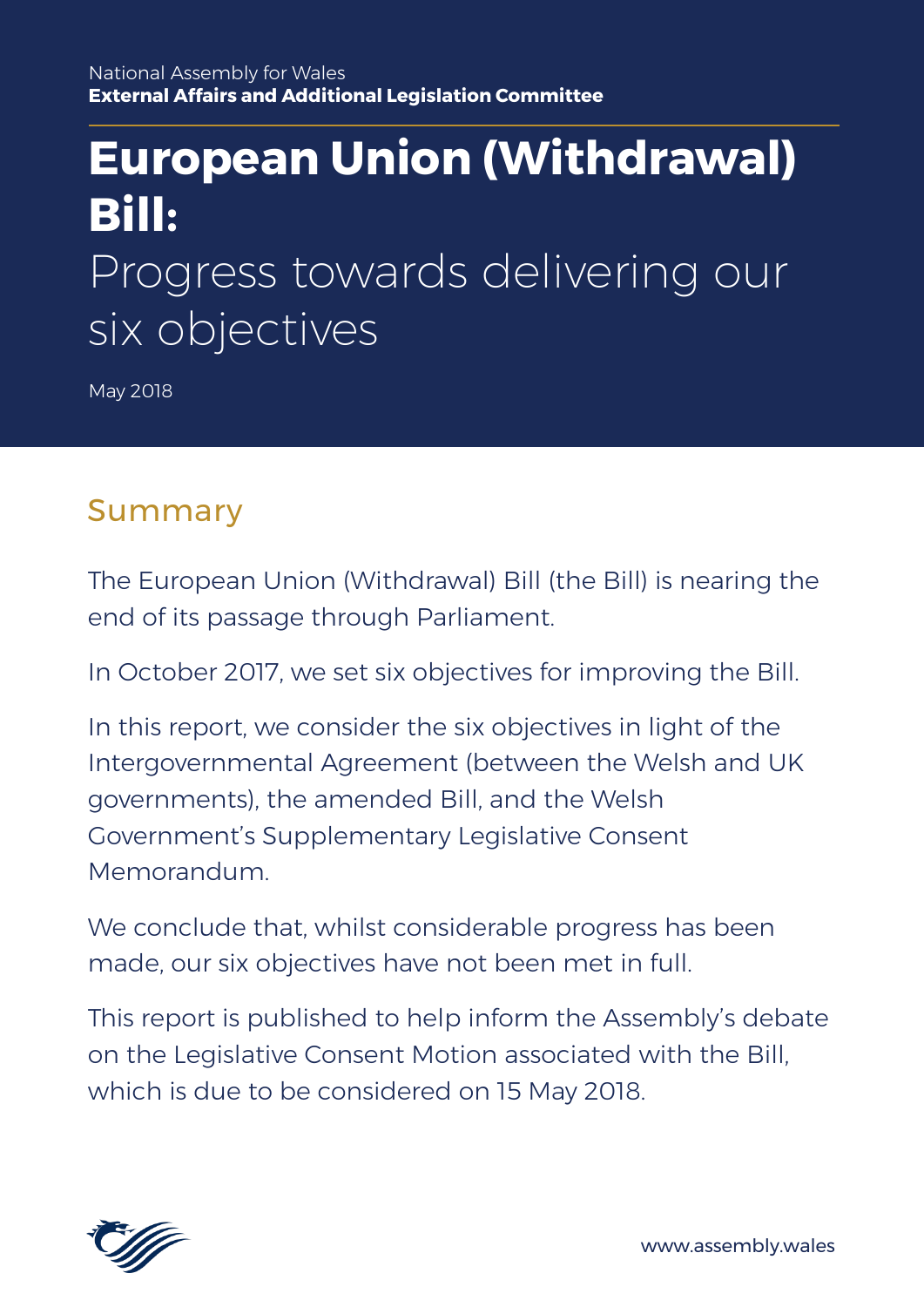# Background

We have been working on the Bill, and its preceding White Paper, since March 2017 with a view to ensuring that the implications for Wales, and Welsh devolution, are understood and acted upon by the UK Government.

#### The White Paper

- 1. The UK Government published its White Paper, *Legislating for the United*  Kingdom's withdrawal from the European Union, on 30 March 2017.<sup>1</sup>
- **2.** We considered the implications for Wales of this proposed approach and published our report, *The Great Repeal Bill: Implications for Wales*, in June 2017.<sup>2</sup>
- 3. This followed consideration of 13 written submissions and two committee hearings.
- 4. In summary, we set out the following key messages in our report:

**Key messages from our report** *The Great Repeal Bill: Implications for Wales*

#### **Consultation**

 $\overline{a}$ 

The evidence we received indicates that the UK Government has not consulted meaningfully with the Welsh Government and has not consulted at all with the Assembly in relation to its preparations for legislating for Brexit, as set out in the White Paper. This is unacceptable and we expect the incoming UK Government to engage more constructively with both the Welsh Government and the Assembly.

#### **Delegations of powers, controls on the powers and Assembly procedure**

We believe that it should be for the Assembly alone to delegate powers to make subordinate legislation to the Welsh Ministers, to set the controls around their use and to establish the scrutiny procedures that should apply to legislation made by the Welsh Ministers, using such powers.

<sup>&</sup>lt;sup>1</sup> [UK Government, Legislating for the United Kingdom's withdrawa](https://www.gov.uk/government/publications/the-repeal-bill-white-paper/legislating-for-the-united-kingdoms-withdrawal-from-the-european-union)l from the European Union, 30 [March 2017](https://www.gov.uk/government/publications/the-repeal-bill-white-paper/legislating-for-the-united-kingdoms-withdrawal-from-the-european-union)

<sup>2</sup> [National Assembly for Wales, External Affairs and Additional Legislation Committee,](http://senedd.assembly.wales/documents/s64060/Report%20-%20Great%20Repeal%20Bill%20White%20Paper%20Implications%20for%20Wales.pdf) *The Great [Repeal Bill: Implications for Wales,](http://senedd.assembly.wales/documents/s64060/Report%20-%20Great%20Repeal%20Bill%20White%20Paper%20Implications%20for%20Wales.pdf)* June 2017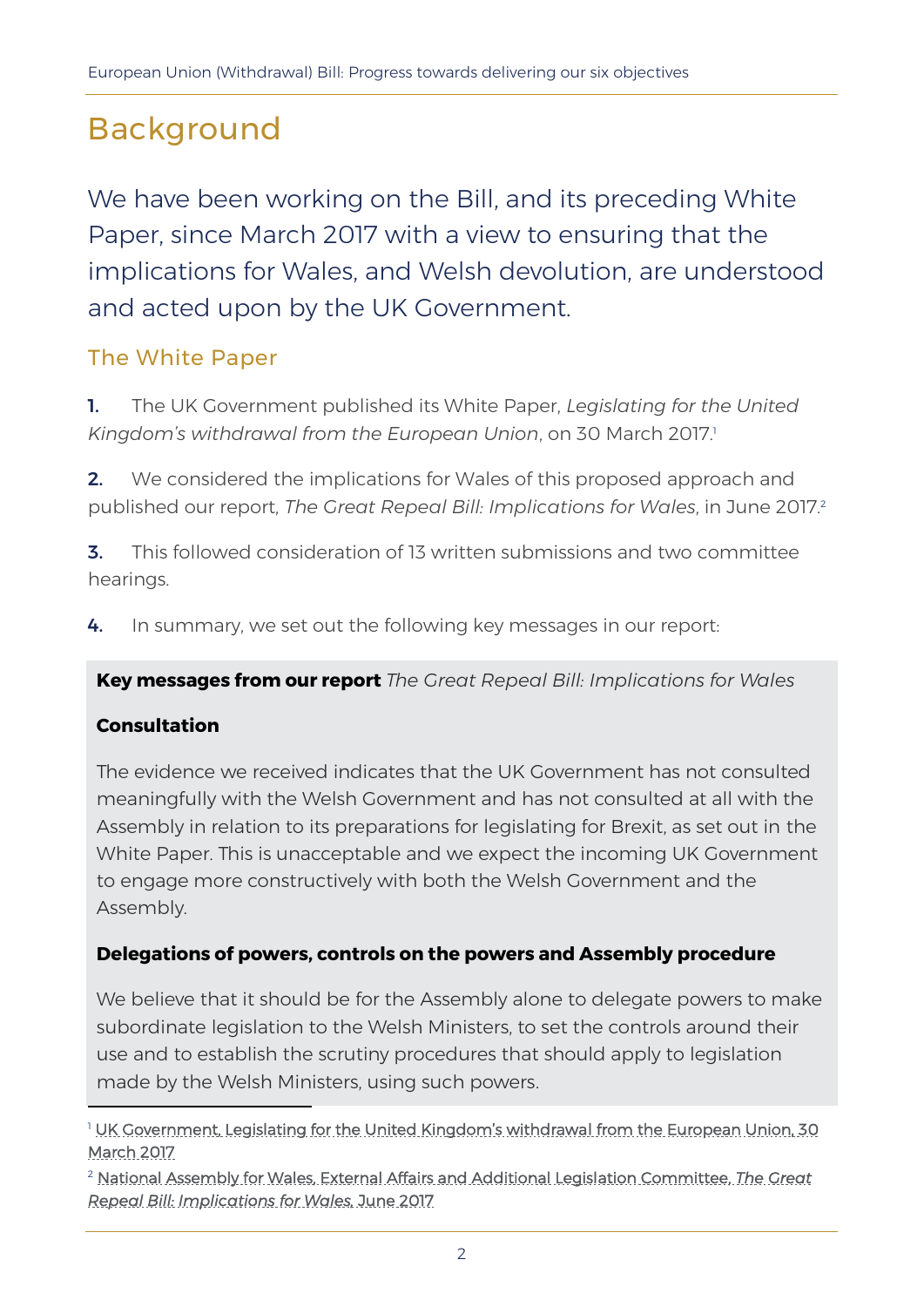However, in light of the extremely limited timeframe and the scale of the task ahead, the only practical option may be for the UK Parliament to provide for these powers and the controls applicable to them in the Great Repeal Bill.

With regard to procedures, however, the Bill should not restrict the Assembly's ability to determine its own scrutiny procedures.

Should the Bill provide a power for the Welsh Ministers and set controls on the power, then this must be an exception and should not set a precedent. Such provisions must also be subject to the Assembly's legislative consent.

The UK Government must listen and act upon representations made by the Assembly and its committees once the Bill is introduced if it is to secure that consent.

#### **UK-wide policy frameworks**

Decisions about future UK-wide policy frameworks must be agreed between the UK Government and the devolved governments and legislatures. They must not be imposed by the UK Government, even on a time-limited basis.

#### **Transparency of the process**

As we wrestle with a myriad of issues, ranging from the technical to the constitutional, we must not lose sight of the fact the decisions that are taken during this period will have a direct and lasting effect on people's lives. It is incumbent on us, and all other actors in this process, to ensure that the process is as transparent as possible and that we seek opportunities to facilitate meaningful two-way engagement with stakeholders and citizens.

#### The House of Commons

**5.** The European Union (Withdrawal) Bill received its first reading in the House of Commons on 13 July 2017.

**6.** The Explanatory Notes accompanying the Bill states that:

"The European Union (Withdrawal) Bill repeals the European Communities Act 1972 (ECA) on the day the United Kingdom leaves the European Union.

The Bill ends the supremacy of European Union (EU) law in UK law and converts EU law as it stands at the moment of exit into domestic law. It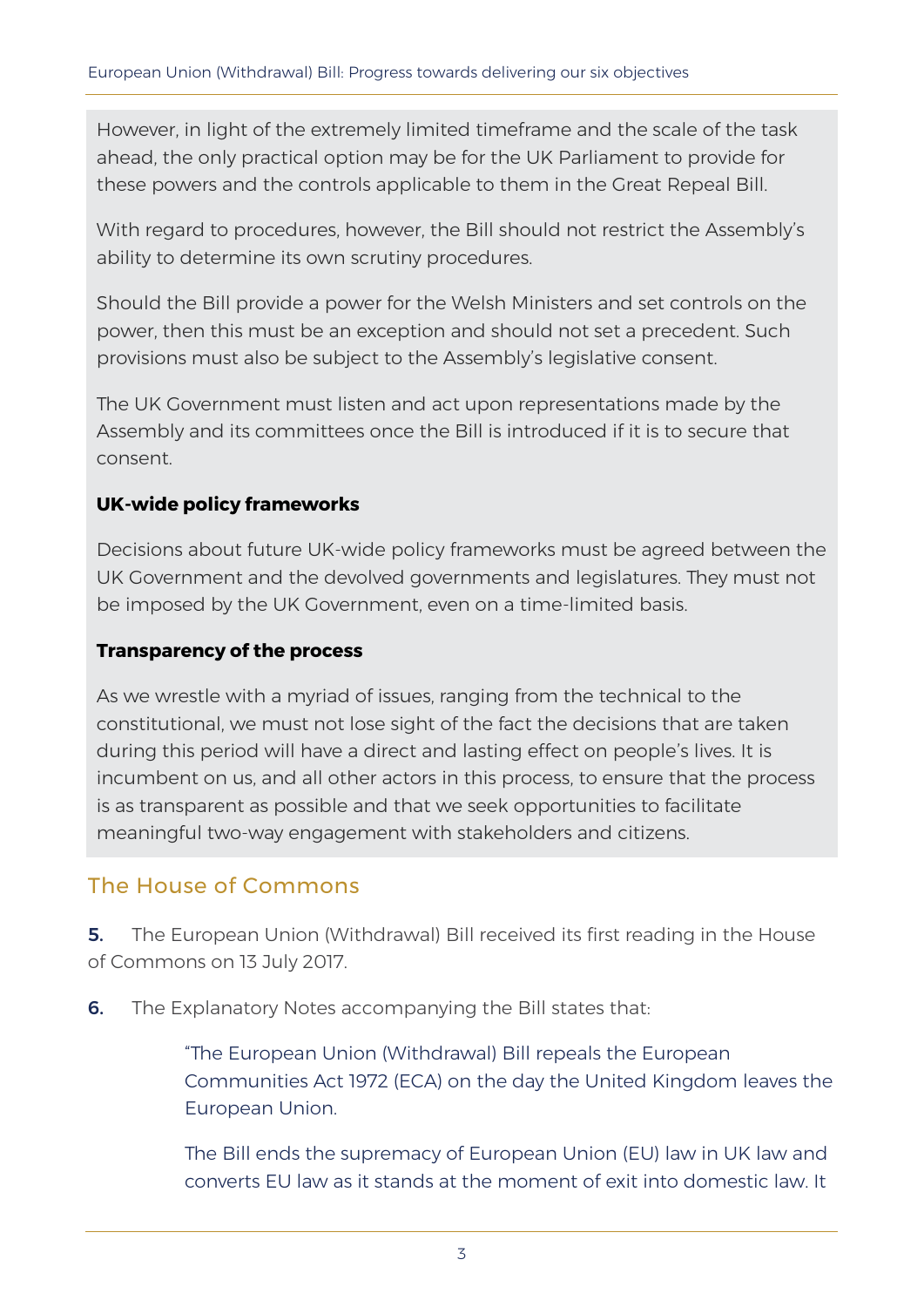also creates temporary powers to make secondary legislation to enable corrections to be made to the laws that would otherwise no longer operate appropriately once the UK has left, so that the domestic legal system continues to function correctly outside the EU. The Bill also enables domestic law to reflect the content of a withdrawal agreement under Article 50 of the Treaty on European Union once the UK leaves the EU."

7. In response to the introduction of the Bill, we wrote to the Rt Hon David Davis MP, Secretary of State for Exiting the European Union. In this correspondence, we expressed our disappointment that the Bill, as introduced, had not reflected the conclusions of our report on the White Paper.<sup>3</sup>

8. In a joint endeavour with the Assembly's Constitutional and Legislative Affairs Committee, we issued a call for further written evidence in July 2017 and held a stakeholder conference to debate the Bill on 18 September 2017.4

**9.** The committees were joined by Welsh stakeholders and leading constitutional and legal experts from across the UK to explore the implications of the Bill for Wales.

10. The Welsh Government laid a Legislative Consent Memorandum (the Memorandum) on 12 September 2017.<sup>5</sup>

**11.** We took evidence on the Memorandum from the Cabinet Secretary for Finance, Professor Mark Drakeford AM, on 25 September 2017.<sup>6</sup>

12. Building on the above evidence, we developed and agreed six objectives for improving the Bill.

<sup>&</sup>lt;sup>3</sup> Letter from the Chair of the External Affairs and Additional Legislation Committee to the Secretary of State for Exiting the European Union, 21 July 2017

<sup>&</sup>lt;sup>4</sup> Information regarding our evidence gathering can be found on our webpage: The European [Union \(Withdrawal\) Bill and its implications for Wales](http://senedd.assembly.wales/mgIssueHistoryHome.aspx?IId=15915)

<sup>5</sup> [Welsh Government, European Union \(Withdrawal\) Bill: Legislative Consent Memorandum, 12](http://www.assembly.wales/laid%20documents/lcm-ld11177/lcm-ld11177-e.pdf)  [September 2017](http://www.assembly.wales/laid%20documents/lcm-ld11177/lcm-ld11177-e.pdf)

<sup>&</sup>lt;sup>6</sup> Record of Proceedings, External Affairs and Additional Legislation Committee, 25 September [2017](http://senedd.assembly.wales/documents/s66730/25%20September%202017.html?CT=2)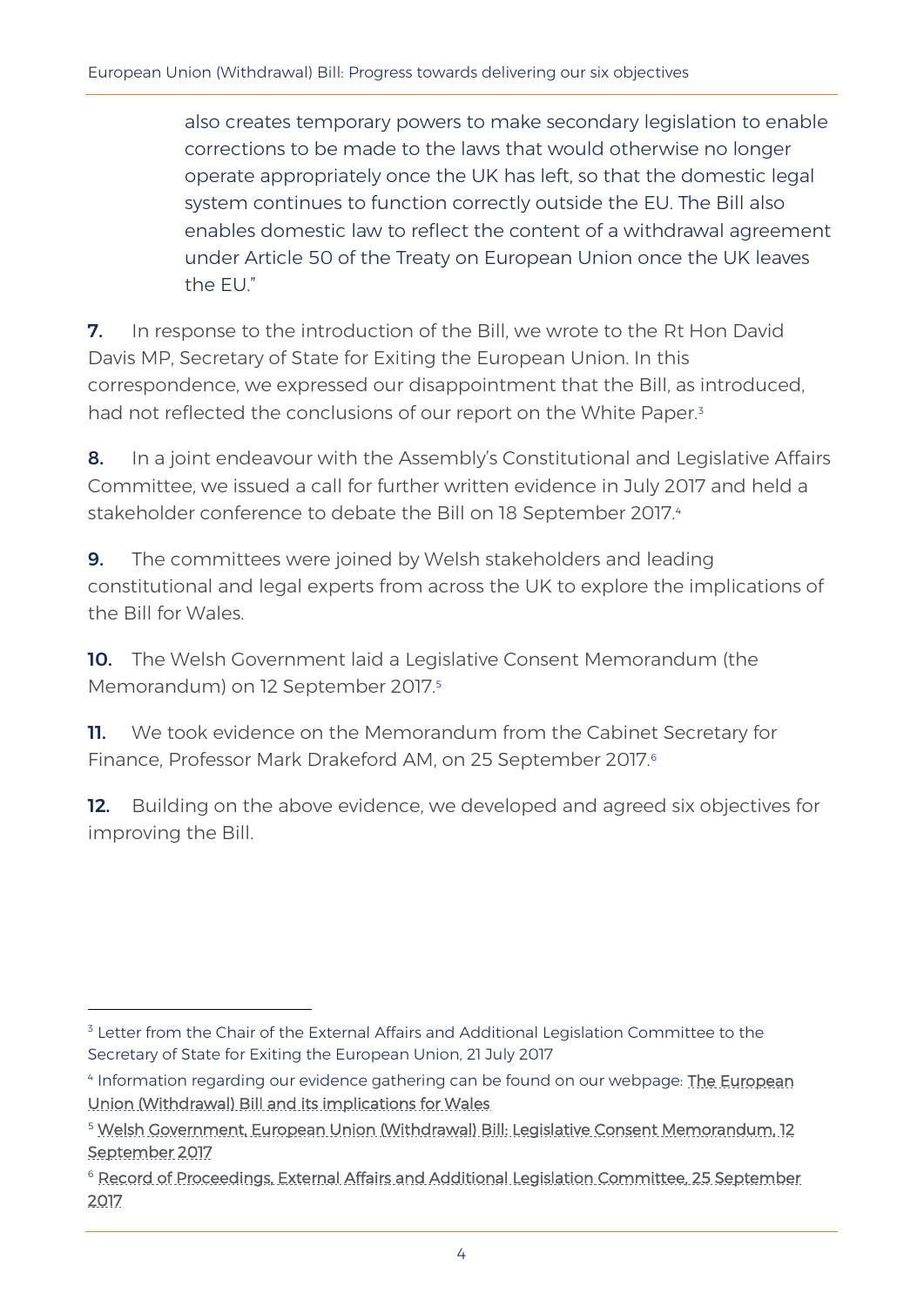#### **Our objectives for amending the EU (Withdrawal) Bill**

- 1. Remove the Clause 11 restriction on the devolution settlement.
- 2. Ensure the Welsh Ministers and the Assembly are responsible for correcting all aspects of EU-derived law in areas of devolved competence.
- 3. Ensure powers available to the Welsh Ministers under the Bill are strictly limited and far more tightly drawn than those currently set out in the Bill.
- 4. Prevent UK Ministers from amending aspects of EU-derived law that affect Wales unless reserved.
- 5. Prevent UK or Welsh Ministers amending the Government of Wales Act using delegated powers.
- 6. Ensure that the Assembly can set its own scrutiny arrangements.

13. We wrote to Members of Parliament, the UK Government, parliamentary committees and the Welsh Government with our objectives on 10 October 2017.<sup>7</sup>

14. Alongside our objectives, we suggested amendments to the Bill. These amendments were tabled by Stephen Kinnock MP.

**15.** Whilst our amendments were not agreed, they played a part in the debates on the treatment of devolution in the Bill and, we believe, ensured the important role of the devolved legislatures featured – an aspect of the Bill's consideration that had hitherto been largely ignored beyond discussions of the Sewel convention.

#### Our work on the Memorandum

-

**16.** We published an interim report on legislative consent, in response to the Memorandum, in December 2017.<sup>8</sup>

**17.** At that time, we arrived at the following recommendation:

"The Assembly should withhold its consent to the Bill as currently drafted (i.e. as the text of the Bill stands on 11 December 2017). Should

<sup>7</sup> [Letter from the Chair of the External Affairs and Additional Legislation Committee to Welsh](http://senedd.assembly.wales/documents/s67197/Letter%20from%20the%20Chair%20to%20all%20Welsh%20MPs%20on%20the%20EU%20Withdrawal%20Bill%20-%2010%20October%202017.pdf)  [Members of Parliament et al., 10 October 2017](http://senedd.assembly.wales/documents/s67197/Letter%20from%20the%20Chair%20to%20all%20Welsh%20MPs%20on%20the%20EU%20Withdrawal%20Bill%20-%2010%20October%202017.pdf)

<sup>8</sup> [National Assembly for Wales, External Affairs and Additional Legislation Committee,](http://www.assembly.wales/laid%20documents/cr-ld11332/cr-ld11332-e.pdf) *European [Union \(Withdrawal\) Bill: Interim report on the Legislative Consent Memorandum](http://www.assembly.wales/laid%20documents/cr-ld11332/cr-ld11332-e.pdf)*, December 2017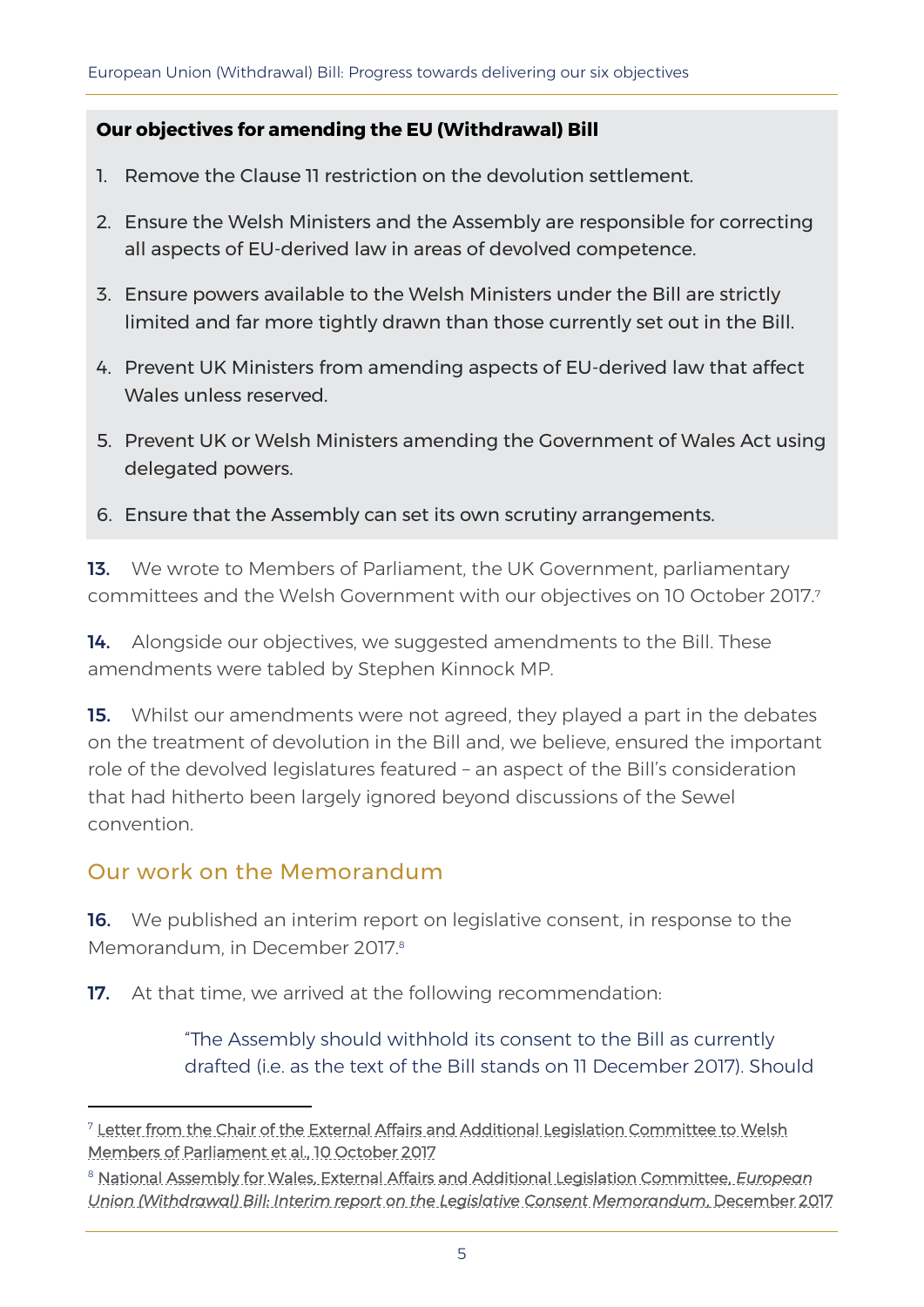amendments be made at subsequent stages of the scrutiny process then we will carefully examine these amendments before reconsidering our recommendation to the Assembly." 9

#### The House of Lords

-

18. The Bill had its First Reading in the House of Lords on 18 January 2018.

19. In February 2018, we wrote to a number of members of the House of Lords and relevant committees to communicate our objectives for amending the Bill.<sup>10</sup>

20. We wrote again to members of the House of Lords on 23 March 2018 to express our view on recently tabled UK Government amendments to clause 11 of the Bill.<sup>11</sup> These amendments were subsequently withdrawn to allow further time for negotiation between governments.

21. On 24 April 2018, the Cabinet Secretary for Finance announced that an agreement on amendments to the Bill had been reached with the UK Government, to the extent that the Welsh Government is now content to recommend that the Assembly grant its legislative consent for the Bill.<sup>12</sup>

22. This agreement, the *Intergovernmental Agreement on the European Union (Withdrawal) Bill and the Establishment of Common Frameworks* (the Intergovernmental Agreement"), was confirmed in an exchange of correspondence between the Cabinet Secretary for Finance, Professor Mark Drakeford AM, and the Chancellor of the Duchy of Lancaster, the Rt Hon David Lidington MP. The correspondence included the agreement itself, as well as the associated amendments to the Bill that the UK Government subsequently tabled. 13

<sup>13</sup> These documents have been published on the UK Government's website: **European Union** [\(Withdrawal\) Bill - Agreement between the UK and Welsh governments](https://www.gov.uk/government/collections/european-union-withdrawal-bill-agreement-between-the-uk-and-welsh-governments)

<sup>9</sup> [National Assembly for Wales, External Affairs and Additional Legislation Committee,](http://www.assembly.wales/laid%20documents/cr-ld11332/cr-ld11332-e.pdf) *European [Union \(Withdrawal\) Bill: Interim report on the Legislative Consent Memorandum](http://www.assembly.wales/laid%20documents/cr-ld11332/cr-ld11332-e.pdf)*, December 2017 p.8

<sup>&</sup>lt;sup>10</sup> Letter from the Chair of the External Affairs and Additional Legislation Committee to Members [of the House of Lords, 19 February 2018](http://senedd.assembly.wales/documents/s74253/Letter%20to%20Members%20of%20the%20House%20of%20Lords%20regarding%20EU%20Withdrawal%20Bill%20-%2019%20February%202018.pdf)

<sup>&</sup>lt;sup>11</sup> Letter from the Chair of the External Affairs and Additional Legislation Committee to Members of [the House of Lords, 23 March 2019](http://senedd.assembly.wales/documents/s74252/Letter%20to%20Members%20of%20the%20House%20of%20Lords%20regarding%20Clause%2011%20changes%20-%2023%20March%202018.pdf)

<sup>&</sup>lt;sup>12</sup> Welsh Government, Press Statement, Welsh Government agrees deal on Brexit Bill that respects [devolution, 24 April 2018](https://gov.wales/newsroom/finance1/2018/item/?lang=en)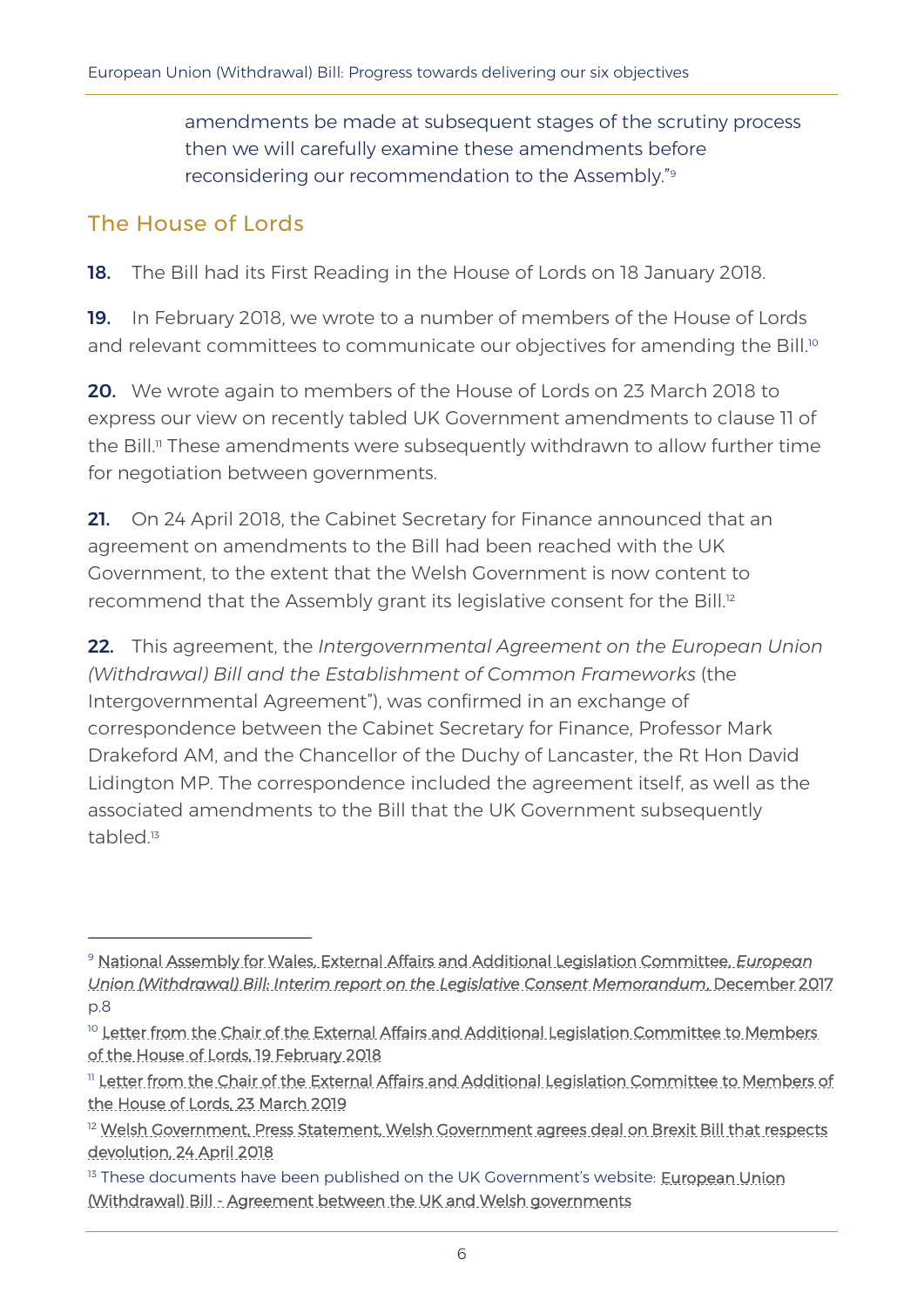23. UK Government amendments to the Bill were tabled on 25 April 2018 and were agreed by the House of Lords on 2 May 2018.<sup>14</sup>

24. The Scottish Government was unable to reach agreement with the UK and Welsh Governments. The Scottish Government has not recommended the granting of the Scottish Parliament's legislative consent to the Bill.

25. On 30 April 2018, we took evidence from Chloe Smith MP, Minister for the Constitution, and Robin Walker MP, Parliamentary Under Secretary of State for Exiting the European Union.<sup>15</sup>

26. The Rt Hon Carwyn Jones AM, First Minister of Wales, gave evidence to us on 14 May 2018.<sup>16</sup>

27. We have not reflected on the detail of the session with the First Minister in this report due to the timescale available for reporting.

<sup>&</sup>lt;sup>14</sup> [House of Lords Hansard, Vol. 790, 2 May 2018](https://hansard.parliament.uk/Lords/2018-05-02/debates/28839055-F2B2-497C-A4DF-D797224BC747/EuropeanUnion(Withdrawal)Bill)

<sup>&</sup>lt;sup>15</sup> [Record of Proceedings, External Affairs and Additional Legislation Committee, 30 April 2018](http://record.assembly.wales/Committee/4776)

<sup>&</sup>lt;sup>16</sup> Record of Proceedings, External Affairs and Additional Legislation Committee, 14 May 2018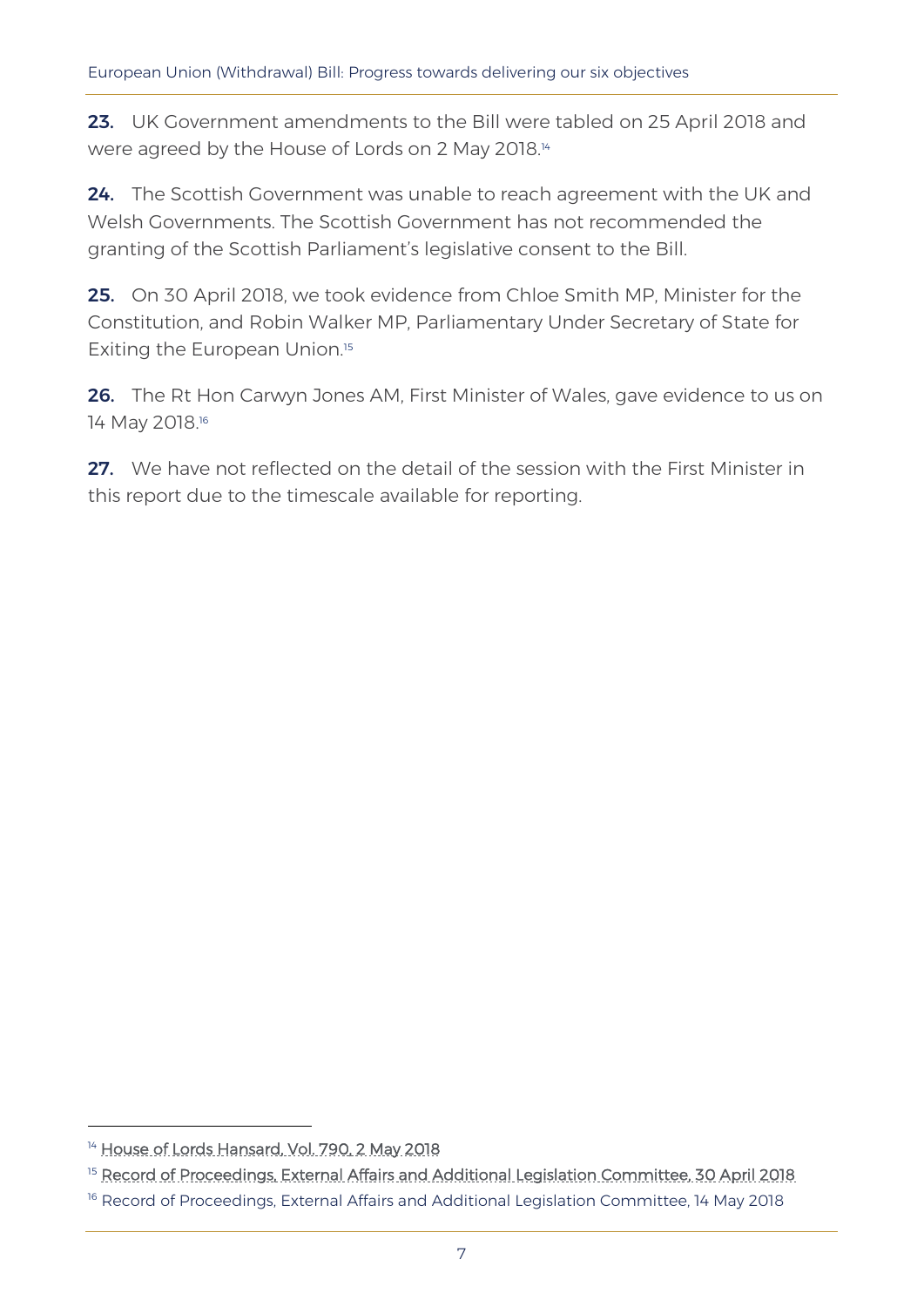# Progress made against our six objectives

Whilst progress has been made in some areas, our six objectives for improving the European Union (Withdrawal) Bill have not been met.

# Objective 1: Remove the Clause 11 restriction on the devolution settlement

28. When writing to Members of Parliament about this objective, we explained that it was based on our belief that:

- **1.** UK-wide frameworks should be agreed on a parity of esteem basis between the governments and legislatures of the United Kingdom and not imposed by the UK Government.
- 2. This was the case even if frameworks were imposed on a time-limited basis.
- **3.** Imposing pan-UK frameworks led to a conflict of interest for the UK Government as it is, in a number of European Union policy areas, acting as the government of England.

29. The amendments agreed between the UK and Welsh Governments, agreed at the House of Lords Report Stage, do not fully meet this objective, or the principles underlying it, even taking into account the terms of the agreement reached between the UK and Welsh Governments on the EU (Withdrawal) Bill (the Bill).

30. With the proposed amendments, Clause 11 will continue to allow restrictions to be imposed on the Assembly's competence without the Assembly's consent. The restrictions will be imposed by regulations made by UK ministers and will prevent the Assembly from changing retained EU law in particular policy areas. The UK Parliament will be able to approve these regulations even if the Assembly has refused its consent to them being made.

**31.** The power to impose these restrictions on the Assembly's competence is time-limited (to a maximum of two years from "exit day"). The restrictions made under the power are also time-limited (to a maximum of five years from their coming into force). However, we have previously expressly stated that time-limits on restrictions would not be enough to meet our concerns.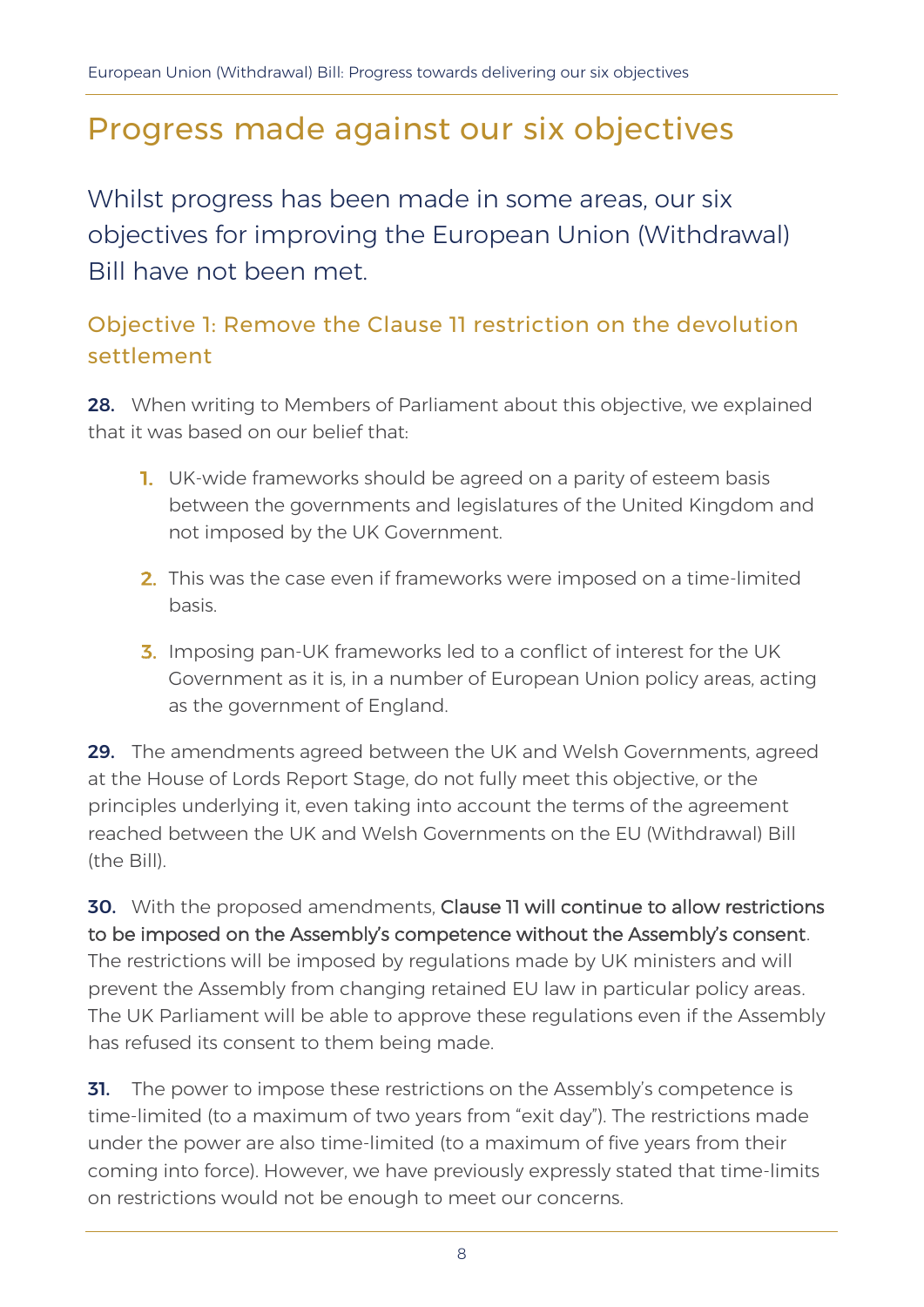**32.** At our meeting on 27 November 2017, the Rt Hon Carwyn Jones AM, First Minister of Wales, appeared to share our view, on the original drafting of the Bill, stating:

> "No, we wouldn't accept a sunset clause. Who is to say that it wouldn't be extended ad infinitum in the future? It's a matter of principle here. Either Governments across the UK can trust in themselves and each other to come to sensible agreements across the UK or not, and clause 11 is a clause that, to me, suggests that somehow we can't be trusted." $^{\eta}\!$

33. However, we acknowledge that the new amendments to the Bill include 'sunset clauses' that now guarantee the 'freezing' of these powers will be temporary.

**34.** The concern, expressed by the First Minister (and shared by the Committee) that the time-limit on the restrictions might be "extended ad infinitum" has been reduced. Previously, the Bill gave UK Ministers the power to amend the resulting Act itself, by subordinate legislation intended to implement the Withdrawal Agreement. This power could potentially have allowed time-limits on the restrictions on the Assembly's competence to be extended, on the basis that this was "appropriate" for the purposes of fully implementing that Agreement. The power has been removed by separate UK Government amendments to clause 9 of the Bill. However, the time-limits could still be extended in future by other UK primary legislation. It is to be hoped that the UK Government would respect the existing Sewel Convention with regard to any such legislation, as it would affect the Assembly's competence.

**35.** We also note that the power to impose restrictions on the Assembly's competence could be repealed before the two-year time-limit. Likewise, restrictions imposed by regulations under that power could be lifted before the five-year deadline. The agreed amendments to Schedule 3 of the Bill (inserting a new Part 1A into it) and new clause 157ZA create incentives for the UK Government to take these steps; these amendments are discussed in more detail later in this report.

**36.** There remains a lack of clarity and certainty about the areas in which restrictions can be imposed, as these will not be listed on the face of the Bill and some areas are still being discussed.

<sup>&</sup>lt;sup>17</sup> Record of Proceedings, External Affairs and Additional Legislation Committee, 27 November [2018 c. 128](http://record.assembly.wales/Committee/4889)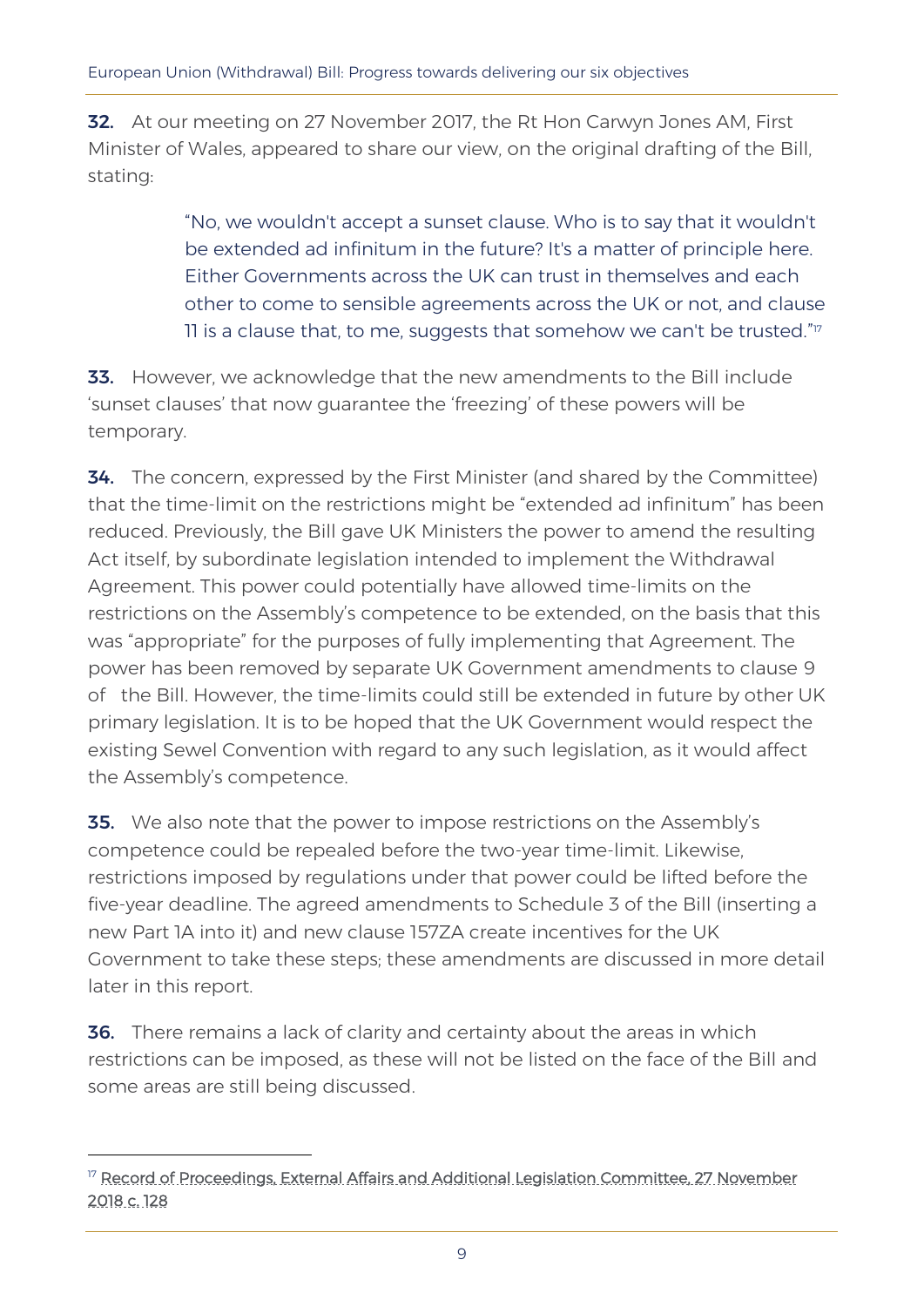37. The Intergovernmental Agreement (paragraph 5) states that this is "*likely*" to be in 24 areas, but that it is "*possible*" that some additional areas will be restricted.<sup>18</sup>

The 24 areas where legislation could be required, in whole or in part:

- **1.** Agricultural support
- 2. Agriculture fertiliser regulations
- 3. Agriculture GMO marketing and cultivation
- 4. Agriculture organic farming
- **5.** Agriculture zootech
- **6.** Animal health and traceability
- **7** Animal welfare
- 8. Chemicals regulation (including pesticides)
- **9.** Elements of reciprocal healthcare
- 10. Environmental quality chemicals
- **11.** Environmental quality ozone depleting substances and F-gases
- 12. Environmental quality pesticides
- 13. Environmental quality waste packaging and product regulations
- 14. Fisheries management & support
- **15.** Food and feed safety and hygiene law (food and feed safety and hygiene law, and the controls that verify compliance with food and feed law (official controls)
- **16.** Food compositional standards
- **17.** Food labelling

- 18. Hazardous substances planning
- **19.** Implementation of EU Emissions Trading System

<sup>&</sup>lt;sup>18</sup> UK Government, Intergovernmental Agreement on the European Union (Withdrawal) Bill and [the Establishment of Common Frameworks, 24 April 2018](https://assets.publishing.service.gov.uk/government/uploads/system/uploads/attachment_data/file/702623/2018-04-24_UKG-DA_IGA_and_Memorandum.pdf)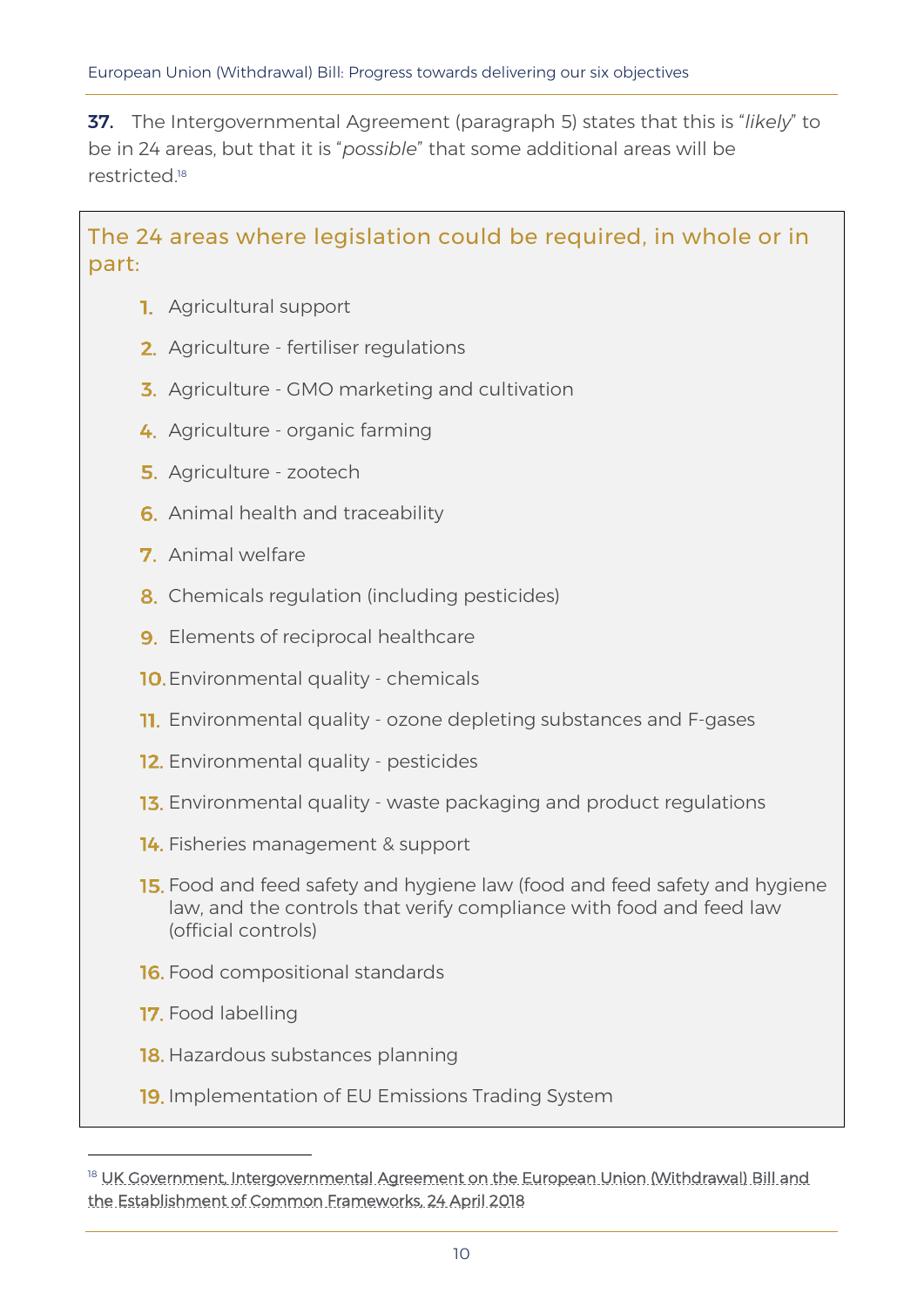20. Mutual recognition of professional qualifications (MRPQ)

21. Nutrition health claims, composition and labelling

22. Plant health, seeds and propagating material

23. Public procurement

24 Services Directive

Other policy areas - which the UK Government believes are reserved (or excepted in the Northern Ireland Act 1998), but are subject to ongoing discussion with the devolved administrations - that could be subject to clause 11 regulations:

25. Food Geographical Indications (protected food names)

26 State aid

-

**38.** The Welsh and UK Governments have stated that the 24 areas referred to are those listed as "*subject to more detailed discussion*" in the "Frameworks analysis" agreed between them and provided to the Assembly; and that the possible "*additional*" areas are the 12 listed in the same document as ones which the UK Government believes to be reserved to the UK Parliament.<sup>19</sup> Annex A to the *Memorandum on the European Union (Withdrawal) Bill and the Establishment of Common Frameworks* (contained within the Intergovernmental Agreement) provides this list too.

39. If the maximum scope of the restrictions has been identified and agreed, as this suggests, it could have been set out in the Bill and acted as a back-stop on restrictions.

40. Although the amendments and the Intergovernmental Agreement do not meet Objective 1, they do represent movement in the direction of our views, compared to the drafting of the original clause 11 as introduced into the House of Commons.

41. First, the restriction on the Assembly's competence is no longer a blanket one applying to all areas affected by EU law, with a power for the UK Government to provide for exceptions. Instead, the default position is that the Assembly's competence is untouched, but the UK Government has a power to impose restrictions in areas of competence.

<sup>&</sup>lt;sup>19</sup> UK Government, Frameworks Analysis: Breakdown of areas of EU law that intersect with [devolved competence in Scotland, Wales and Northern Ireland, 9 March 2018](https://assets.publishing.service.gov.uk/government/uploads/system/uploads/attachment_data/file/686991/20180307_FINAL__Frameworks_analysis_for_publication_on_9_March_2018.pdf)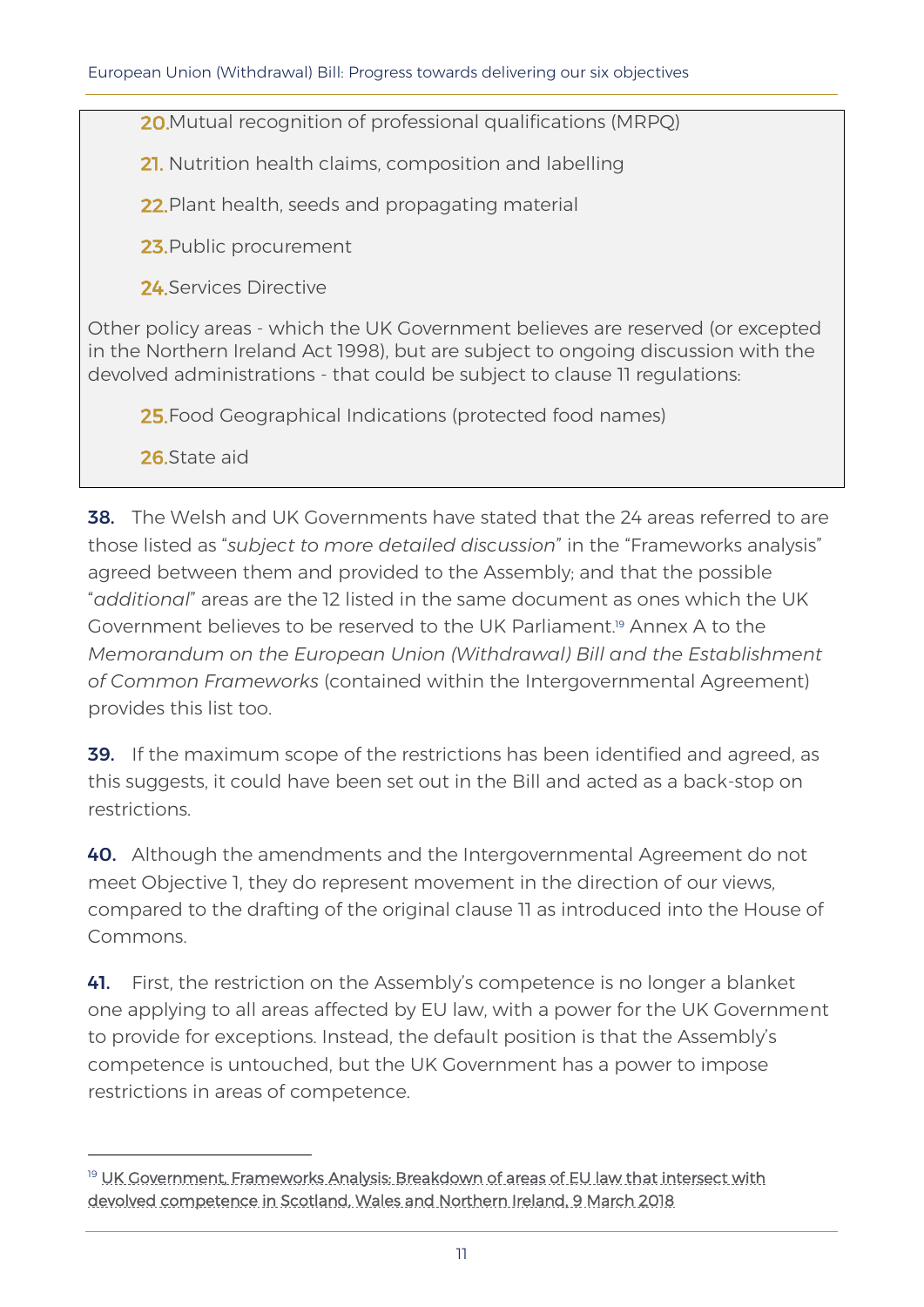42. Secondly, some procedural safeguards have been provided by the amendments to the Bill. This would require that, if the Assembly has refused (or simply not given) consent to draft regulations imposing restrictions on its competence, the UK Government must:

- lay a written statement before the UK Parliament explaining why it is still seeking Parliament's approval for those regulations; and
- lay any statement which the Welsh Government has provided (it would not be obliged to), giving its view as to why the Assembly has not consented.

43. Such regulations would require the approval of both Houses of Parliament via the affirmative procedure.

44. There are weaknesses in this procedural safeguard. The Assembly's time to consider draft regulations restricting its competence may be short: UK Ministers can lay them in Parliament 40 days after providing the Welsh Ministers with a draft and, although the UK Government must inform the Llywydd that a draft has been provided, they do not have to provide the Llywydd with a copy of the draft itself.

45. The Committee notes the First Minister's commitment to provide draft regulations and other documents to the Assembly as soon as practicable and his openness to the prospect of amending Standing Orders to provide for this.<sup>20</sup>

46. Additionally, Welsh Ministers are under no obligation to lay the draft before the Assembly once they receive the draft from a Minister of the Crown.

47. This procedural safeguard is supported, to an extent, by the Intergovernmental Agreement (paragraph 6), which states that the UK Government will "not normally" ask the UK Parliament to approve regulations imposing restrictions on the Assembly's competence without the Assembly's consent. For its part, the Welsh Government commits to not withholding recommendations of consent unreasonably.

**Conclusion 1.** In the absence of further amendment to the Bill, we believe that Assembly procedures should be strengthened. The Assembly, through its Standing Orders, could require Welsh Ministers to lay such draft regulations before the Assembly on the day that they are received. This would maximise the time available for Assembly scrutiny.

<sup>&</sup>lt;sup>20</sup> Record of Proceedings, External Affairs and Additional Legislation Committee, 14 May 2018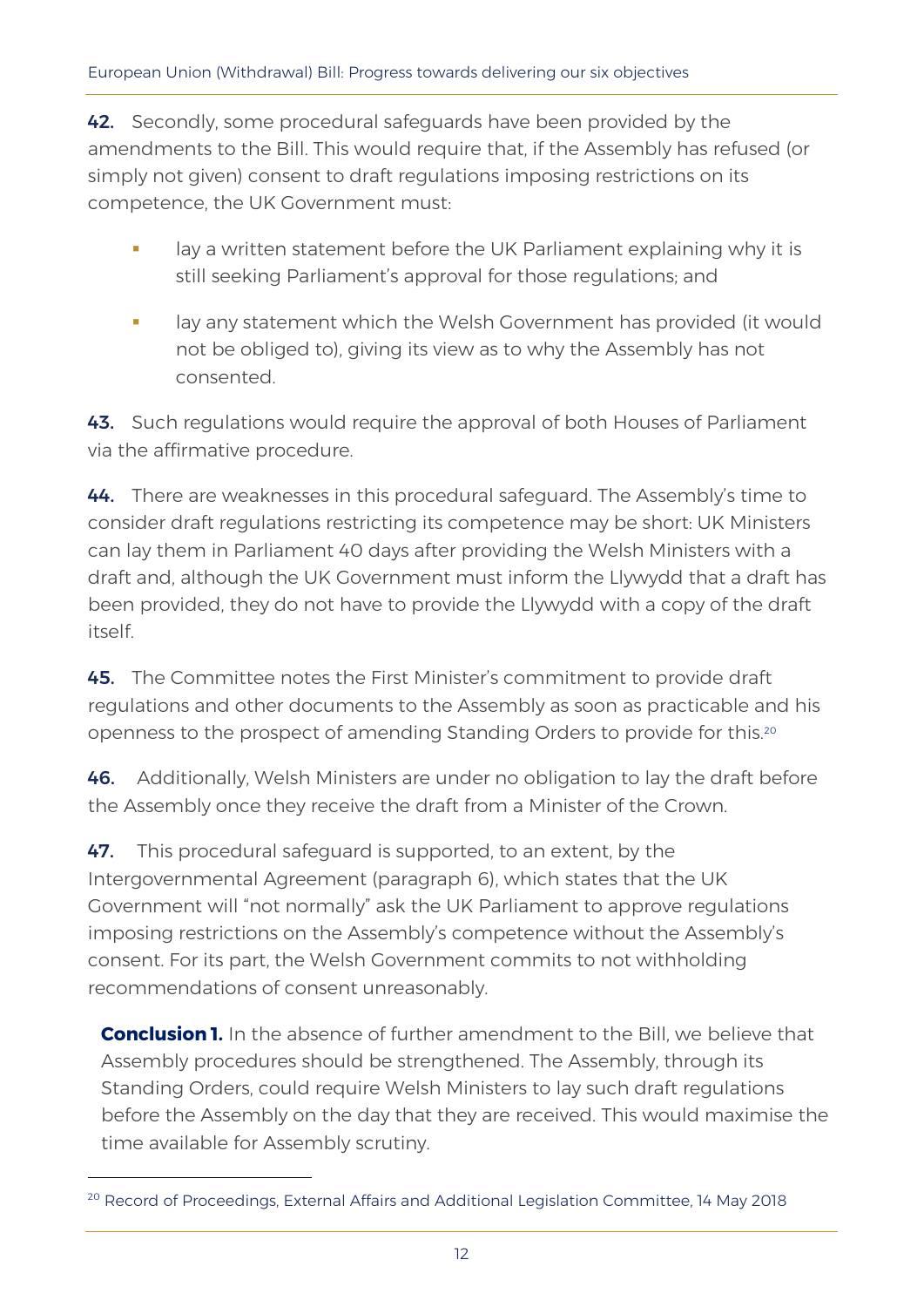48. Moreover, it strikes us as unfortunate that the Assembly's reasons for withholding consent are to be explained by the Welsh Ministers.

49. Parliament will only see a description of the Assembly's reasons if the Welsh Government provides one; the Bill does not impose a statutory duty on the Welsh Ministers to do so.

**Conclusion 2.** The Assembly must consider whether Standing Orders need to be amended to require that, in circumstances where the Assembly refuses its consent, the Welsh Ministers must:

- **•** provide a statement to a Minister of the Crown giving the opinion of the Welsh Ministers as to why the Assembly has not agreed to grant its consent; and
- at the same time, lay such a statement before Assembly.

**50.** The third safeguard for the Assembly's competence, provided by the amendments, is that UK Ministers are placed under a duty to report to the UK Parliament every three months (starting three months after Royal Assent) on progress towards agreeing arrangements to replace restrictions that have been put in place, and arrangements to replace the need for restrictions at all.

**51.** In practice, this means agreement on common UK frameworks, which will normally be put in place by UK primary legislation (or an agreement that there is no need for frameworks in certain areas). UK Ministers will have to report to Parliament specifically on progress towards removing restrictions that have been put in place and repealing the powers to impose such restrictions. The requirement to report every three months could be considered fairly onerous (although the report will be in writing, rather than by personal appearance) and provides a practical incentive to UK Ministers and civil servants to progress work on common frameworks swiftly.

52. Whilst Ministers of the Crown are required to provide their reports in connection with retained EU law restrictions to the Welsh Ministers, there is no requirement for these reports to be laid before the Assembly.

**Recommendation 1.** We recommend that the Welsh Ministers lay reports in connection with retained EU law restrictions before the Assembly as soon as they receive them from a Minister of the Crown. Any available legislative or procedural measures available to ensure this should be explored.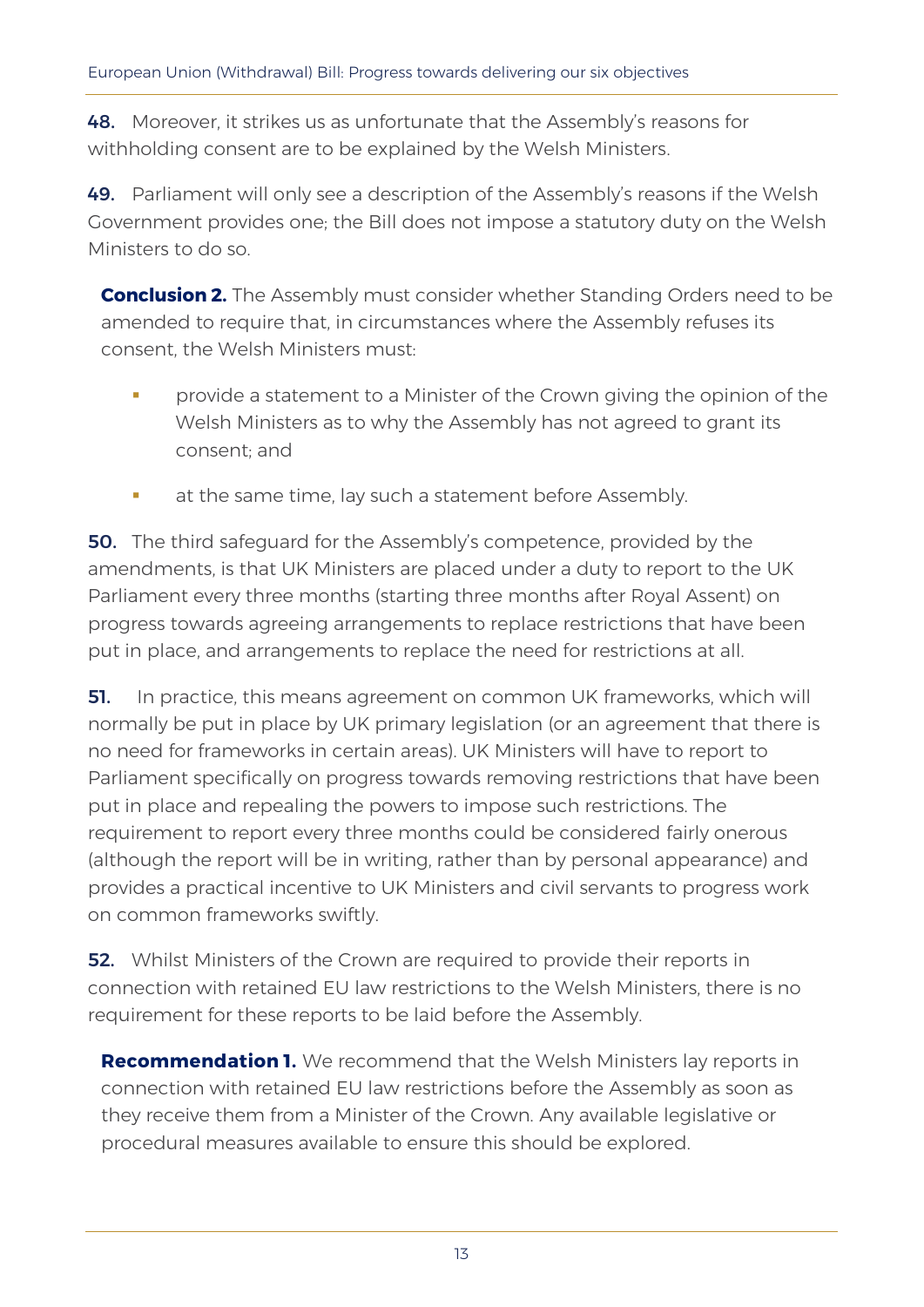**53.** Moreover, the Intergovernmental Agreement (paragraph 8) confirms that any separate legislation to enshrine such frameworks will be subject to the Sewel convention, requiring the Assembly's consent if it makes provision in devolved policy areas, or affects its competence, even if restrictions have been imposed in those areas.

**Recommendation 2.** As there is no requirement to notify the Assembly when a specified restriction is repealed or revoked, we recommend that the Welsh Ministers inform the Assembly in such circumstances.

**54.** Fourthly, the time-limits create a back-stop limitation on the Bill's effect on competence (further UK Parliamentary legislation could of course seek to extend the restriction periods but in principle the Sewel convention would then apply).

**55.** The intergovernmental agreement also addresses the Committee's third underlying principle for Objective 1: the lack of parity between England and Wales in terms of freedom to deviate from EU law. In the agreement, the UK Government agrees not to introduce legislation for England while the Assembly is unable to do so for Wales.

**Recommendation 3.** We recommend that the Business Committee considers the case for preparing a new Standing Order to:

- establish procedures for the scrutiny of draft regulations provided to the Welsh Ministers under new Section 109A (6) of the Government of Wales Act 2006 (i.e. regulations to specify a restriction on the Assembly's legislative competence relating to retained EU law);
- establish procedures for the provision of additional information to the Assembly relating to the new Section 109A process, including the UK Ministers' three-monthly reports to Parliament and notification when specified restrictions are repealed or revoked.
- establish legislative consent arrangements for the new Section 109A regulations, including the information to be provided by the Welsh Ministers and how the Assembly's consent decision is communicated to Parliament.

#### Strengthening scrutiny of the new 'Clause 11' provisions

**Conclusion 3.** In considering the new Clause 11 provisions, we see a threepronged approach to strengthening the scrutiny arrangements around the Intergovernmental Agreement and the procedure for placing temporary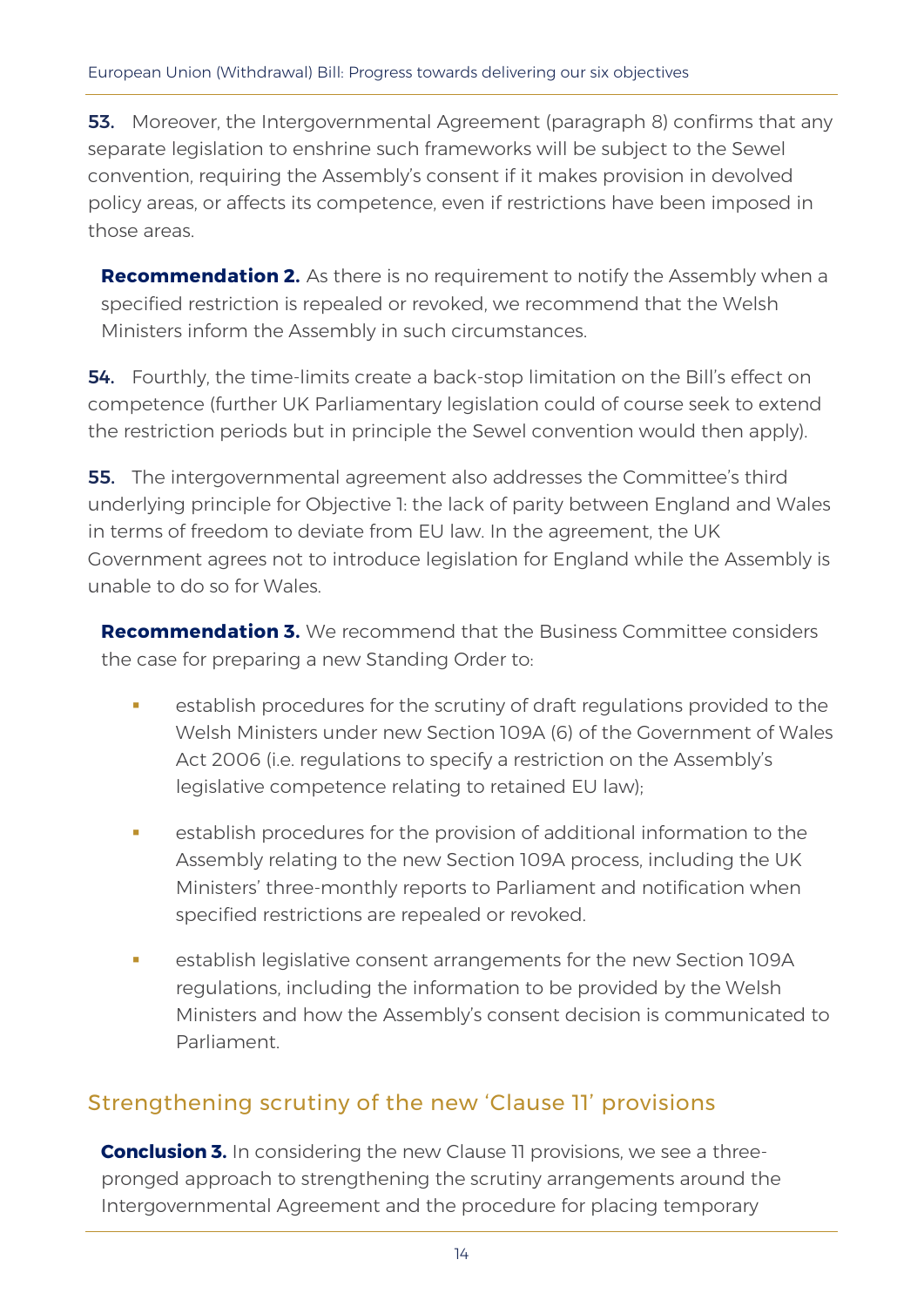restrictions on the Assembly's legislative competence relating to retained EU law.

**Conclusion 4.** The Assembly must establish stronger arrangements for the Welsh Ministers to:

- lay draft regulations (and other documents provided by Ministers of the Crown to the Welsh Ministers) before the Assembly; and
- **•** provide a statement to a Minister of the Crown in circumstances where the Assembly has not granted legislative consent.

**56.** As we conclude above, in addition to further amendments to the Bill, a new Standing Order, or a revision of existing Standing Orders, could provide strengthened arrangements.

**57.** We will write to the Business Committee to draw its attention to our conclusions in relation to Standing Orders.

**Conclusion 5.** Assembly Committees, through established inter-parliamentary links, should seek to establish more formalised arrangements for the sharing of information between legislatures. Good inter-parliamentary communication would ensure that this new aspect of the legislative consent convention, a parliamentary convention, does not rest solely on the opinions of governments. We address this point in more detail later in this report.

**Conclusion 6.** Assembly Committees should consider collectively establishing a scrutiny framework for these regulations to ensure both technical scrutiny and policy knowledge are brought to bear in the timescales available. We address this point in more detail later in this report.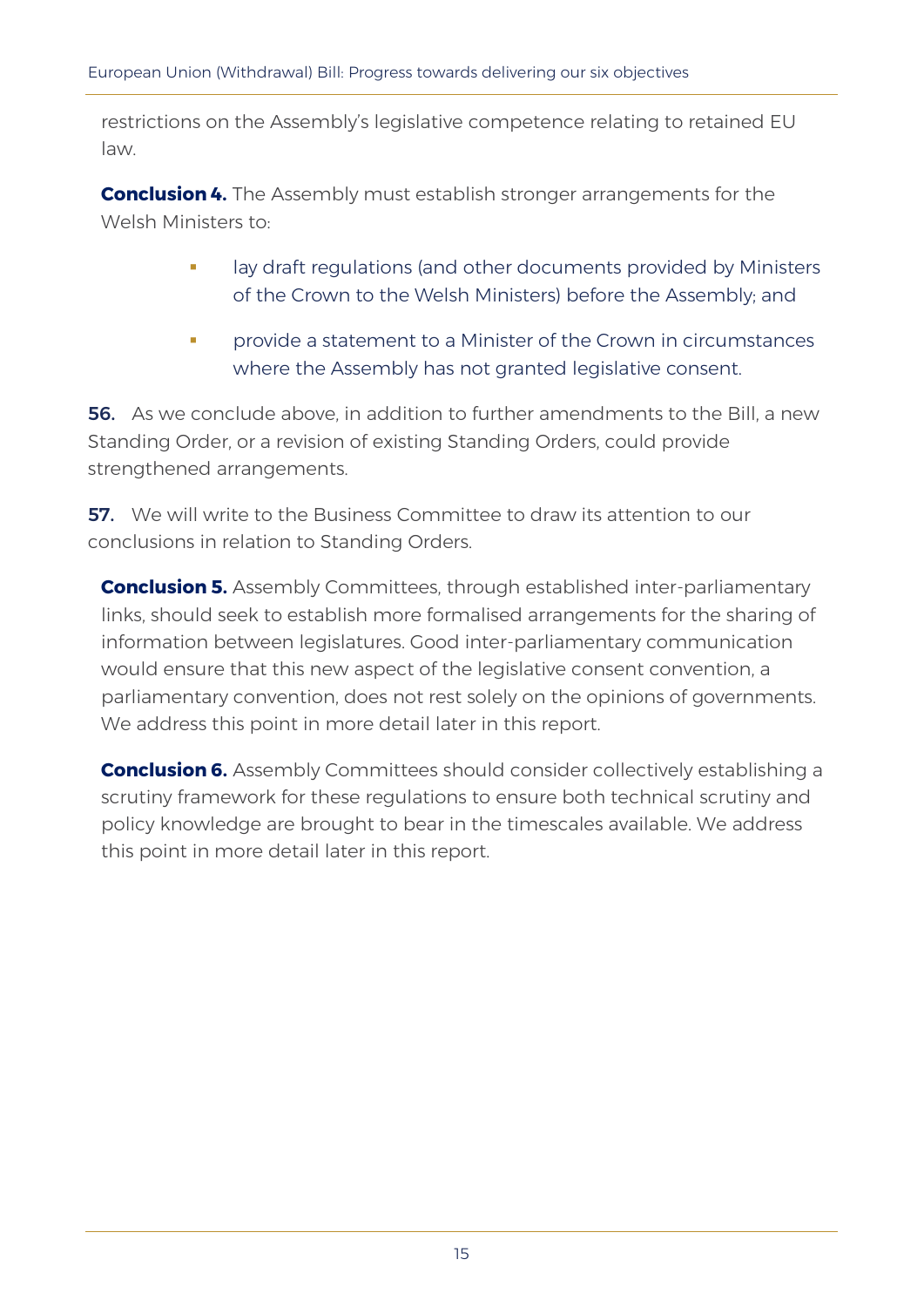### Objective 2: Ensure the Welsh Ministers and the Assembly are responsible for correcting all aspects of EU-derived law in areas of devolved legislative competence

**58.** We considered that the most constitutionally appropriate and efficient route to correcting EU law would be to ensure that the Assembly and the Welsh Ministers are responsible for making corrections to all areas of transferred EU law that fall within devolved legislative competence.

59. In our view, the narrower option, provided for in the Bill as introduced, of restricting the involvement of the Welsh Ministers and the Assembly to correcting only EU-derived domestic legislation in devolved areas made for a less efficient exit process.

60. Whilst the amendments made at House of Lords Report stage do not fully meet our objective, considerable progress towards the objective has been made.

61. The amendments will allow the Welsh Ministers to modify retained directlyapplicable EU law, save in areas where restrictions on devolved powers apply under clause 11.

62. The prohibition, in the Bill as introduced, on the Welsh Ministers modifying this directly-applicable EU law – including much of the law relating to the Common Agricultural Policy and Structural Funds – was the biggest difference between UK and Welsh Ministerial powers. The amendments will also allow the Welsh Ministers to delegate some powers to make detailed legislative rules to other bodies (potentially such as Natural Resources Wales). However, the Welsh Ministers will remain unable to make changes in areas in which the Assembly's competence is restricted under clause 11, and some other restrictions on the Welsh Ministers' powers have not been lifted.

**Conclusion 7.** Whilst Objective 2 has not been met in full, considerable progress towards the objective has been made.

# Objective 3: Ensure powers available to the Welsh Ministers under the Bill are strictly limited and far more tightly drawn than those currently set out in the Bill

63. In our view, unless the Bill was amended to place appropriate constraints on Ministerial powers, it risked unbalancing the power dynamic between the executive and the legislature at both a UK and devolved level.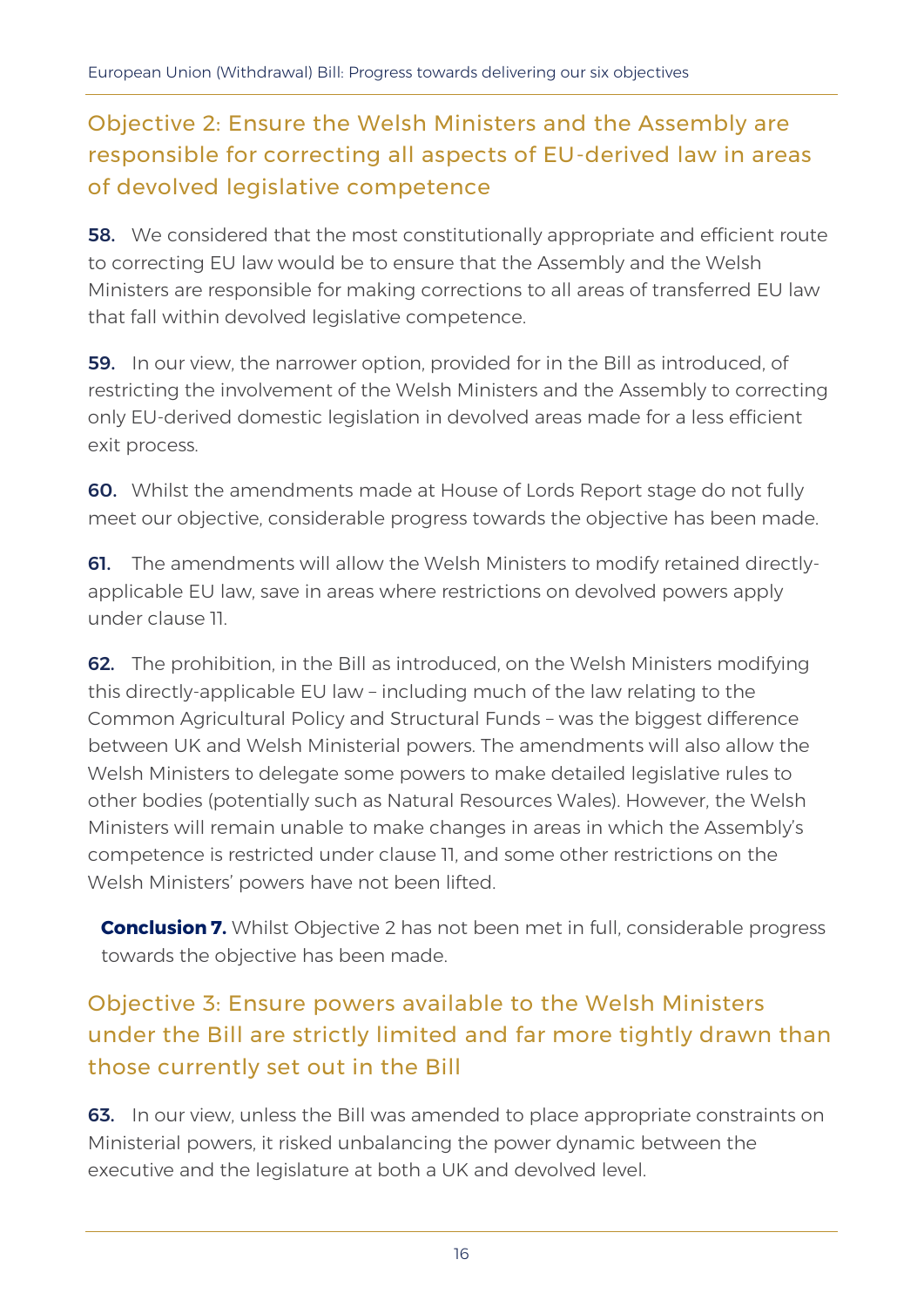64. However, Government amendments agreed in both the Commons and the Lords will introduce a number of procedural safeguards that were not in the original drafting. Some of these apply to both UK and Welsh Ministers, while others apply only to UK, or UK and other devolved executives.

65. Amendments restricting Ministerial powers were made to the Bill by the UK Government at Commons Committee Stage. The changes made by the UK Government impose requirements on UK Ministers to make explanatory statements in relation to regulations or draft regulations under Clause 7, 8 or 9.

66. The statements will be published and must, in particular, deal with the appropriateness of the regulations and their relationship to equalities legislation as well as providing specified further information. However, this duty to make explanatory statements does not extend to the Welsh Ministers.

**67.** The House of Commons agreed amendments tabled by the UK Government at Commons Report Stage, restricting the scope of ministerial powers under clause 7, to rectify "deficiencies" in retained EU law, by making the list of deficiencies subject to this power exhaustive rather than illustrative (although the amendments also gave the UK Government a power to add to the list by separate regulations). This narrowing of scope applies to the Welsh Ministers' equivalent powers also.

68. Amendments have also been agreed during Lords Report Stage to further restrict the exercise of powers by UK Ministers, and the Welsh Ministers' equivalent powers. For example, their powers cannot be exercised to establish a new public authority or impose or increase fees.

**Conclusion 8.** Whilst Objective 3 has not been met in full, we recognise that Ministerial powers have been more tightly drawn. However, they remain broad and the Bill delegates significant powers to the executive with limited controls.

### Objective 4: Prevent UK Ministers from amending aspects of EUderived law that affect Wales unless reserved

69. As stated in relation to Objective 2, the most constitutionally appropriate and efficient route to correcting EU law is to ensure that the Welsh Ministers and the Assembly are responsible for making corrections to all areas of transferred EU law that fall within devolved legislative competence.

70. Our fourth objective sought to remove the concurrent powers granted to UK Ministers to allow them to amend EU-derived domestic legislation in devolved areas.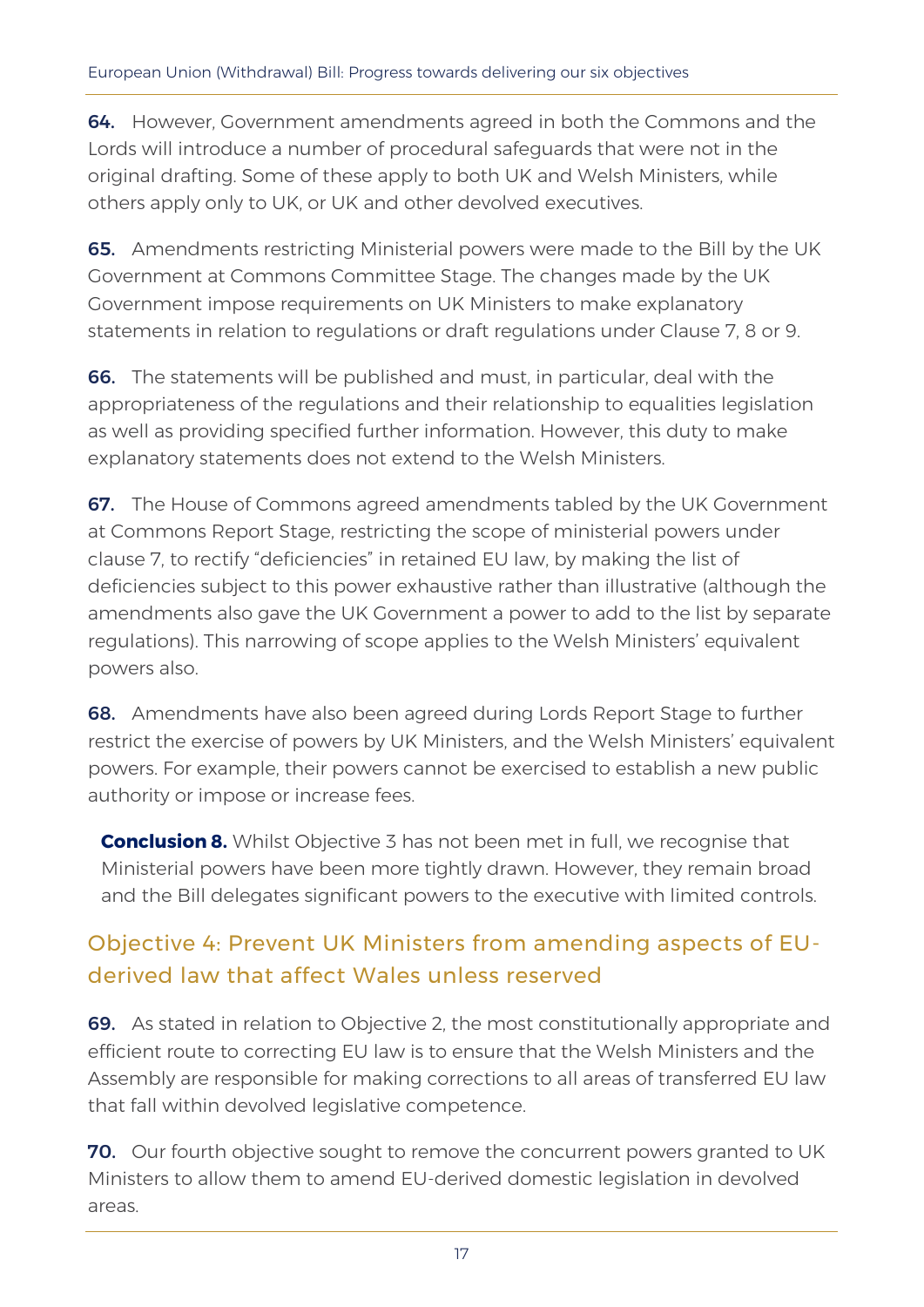**71.** Our argument for this is that, as a mature legislature, the Assembly should not, in normal circumstances, be seeking UK Parliamentary time to address issues for which it is responsible. Furthermore, the Assembly should be responsible for scrutinising legislation in devolved policy areas.

**72.** In agreeing this position, we noted that this approach would not prevent the Welsh Government and UK Government from working together in the preparation of subordinate legislation.

73. Amendments agreed to the Bill do not meet this objective. As a result, UK Ministers still have the power to amend retained directly applicable EU law in devolved areas even where no Clause 11 restrictions apply.

74. However, the Intergovernmental Agreement states that the UK Government will "not normally" use its regulation-making powers under the Bill in Welsh devolved policy areas "without the agreement of the devolved administrations" i.e. the Welsh Government.

**75.** In terms of legislation in devolved areas the Welsh Ministers cannot amend because of clause 11 restrictions, the Intergovernmental Agreement says that the UK Government commits to consulting the Welsh Government before making regulations.

**Conclusion 9.** Objective 4 has not been met. We are particularly disappointed that no provision for Assembly consent has been made for circumstances where the UK Government wishes to use its regulation-making powers in Welsh devolved policy areas.

### Objective 5: Prevent UK or Welsh Ministers amending the Government of Wales Act using delegated powers

**76.** As a point of constitutional principle, the foundation statutes for devolution in Wales should only be amended through the use of primary legislation or, in limited circumstances, through the use of a Section 109 Order (as provided for in the Government of Wales Act 2006).

77. The amendments agreed at House of Lords Report stage meet this objective in part: UK Ministers will not be able to amend the Government of Wales Act 2006 using their powers under Clause 7 of the Bill (and Clause 8 of the Bill is to be deleted, along with the powers it would have supplied). However, it would still be open to UK Ministers to amend the Government of Wales Act 2006 if this was "appropriate" for implementing the Withdrawal Agreement, or under Clause 17 (power to make consequential etc. amendments). The power under Clause 9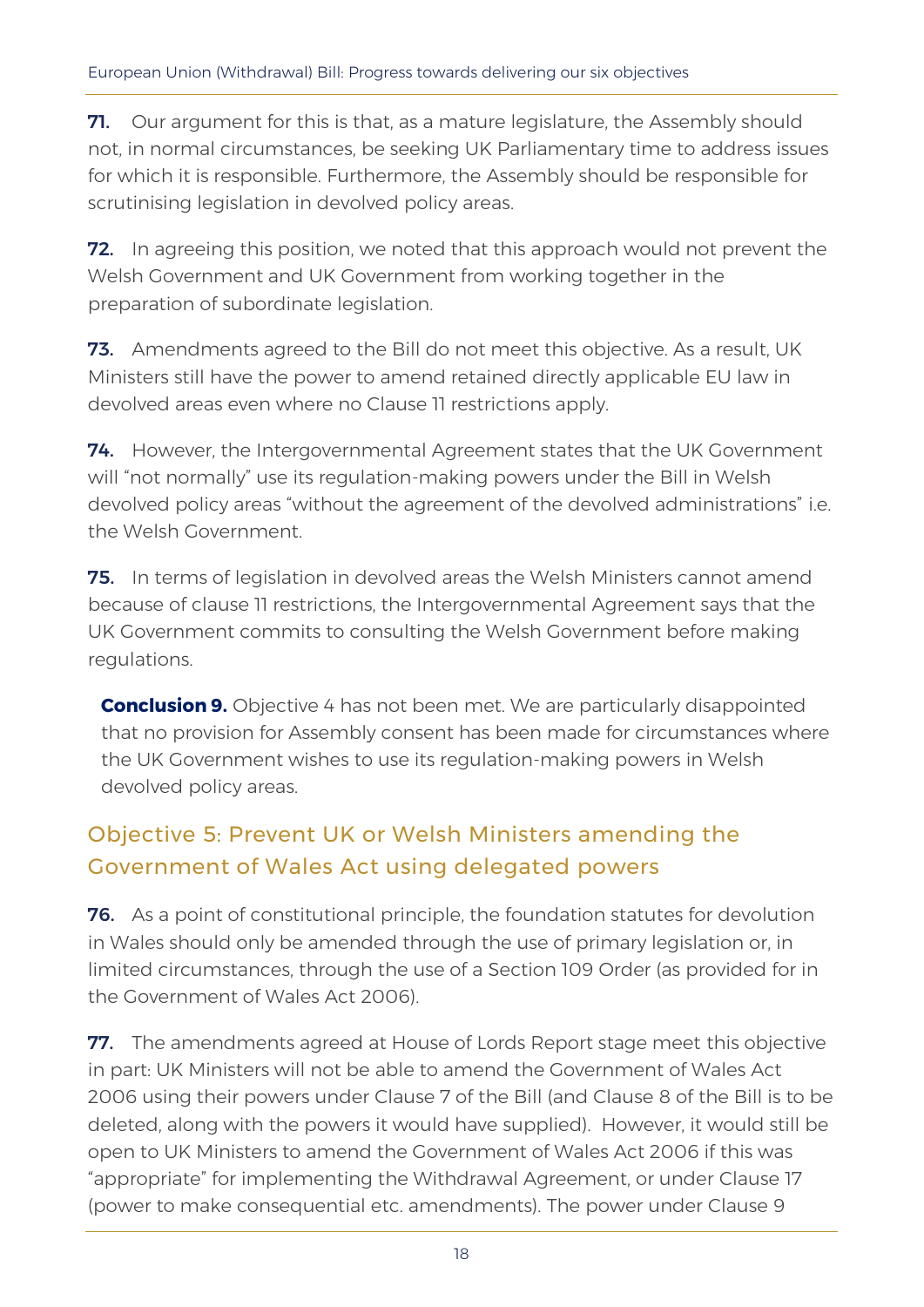remains of concern, as it is not inconceivable that the UK Government could argue that changes to the reservations or restrictions in Schedules 7A or 7B were "appropriate" in order to safeguard implementation of the Withdrawal Agreement.

**78.** These agreed changes will also apply to the Welsh Ministers' equivalent regulation making powers in Schedule 2. As a result, Welsh Ministers will be unable to use their delegated powers to amend Government of Wales Act 2006, unless they could claim that to do so was "appropriate" for implementing the Withdrawal Agreement and the change fell within devolved competence, as defined in the relevant part of the Bill.

**Conclusion 10.** Objective 5 has not been met in full. Significant progress towards protecting the Government of Wales Act 2006 has been made. However, concerns remain around the UK Government's powers to implement the Withdrawal Agreement.

### Objective 6: Ensure that the Assembly can set its own scrutiny arrangements

79. As a point of constitutional principle, it is for the Assembly to determine the scrutiny arrangements for secondary legislation flowing from powers granted to Welsh Ministers.

80. The Constitutional and Legislative Affairs Committee is leading on developing the detail of the arrangements that should apply. The Assembly unanimously agreed to the key principles which should underpin these arrangements.

81. Amendments to the Bill have been made to give effect, but only in part, to the resolution of the Assembly.

82. The Assembly could set its own scrutiny arrangements in an Assembly Act but there are practical reasons why this may not be possible in the time available for putting in place Brexit-related legislation.

**Conclusion 11.** We believe that, in the circumstances, giving effect to the Assembly's preferred scrutiny arrangements through amendments to the Bill offered a pragmatic compromise, but does not detract from our commitment to the principle behind our sixth objective.

**Conclusion 12.** We are disappointed that the Welsh and UK Governments chose not to implement the full extent of the scrutiny arrangements agreed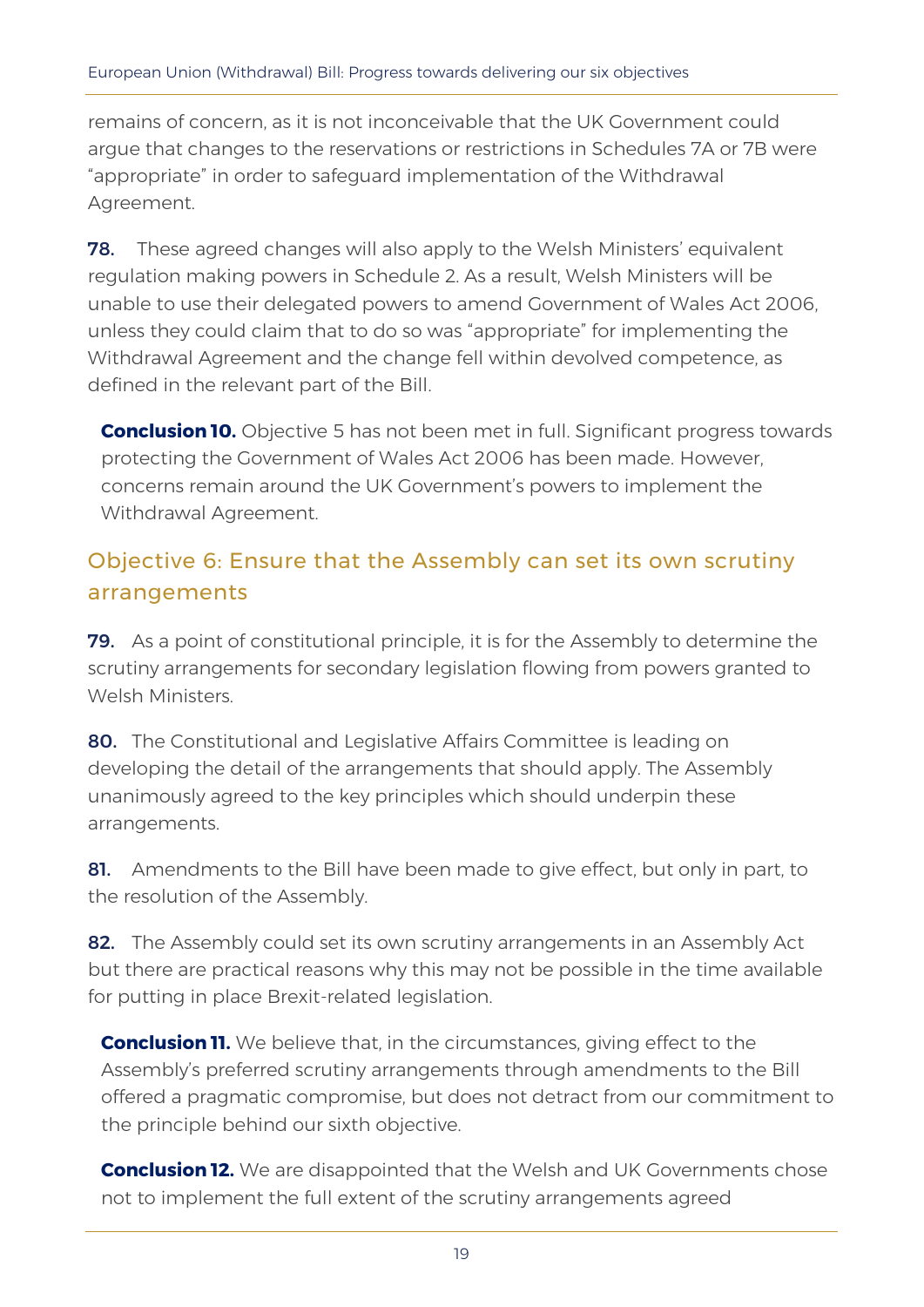unanimously by the Assembly on 7 March 201821, and expect Business Committee to remedy this in its proposals for changes to Standing Orders.

<sup>&</sup>lt;sup>21</sup> [Record of Proceedings 7 March 2018](http://record.assembly.wales/Plenary/4911)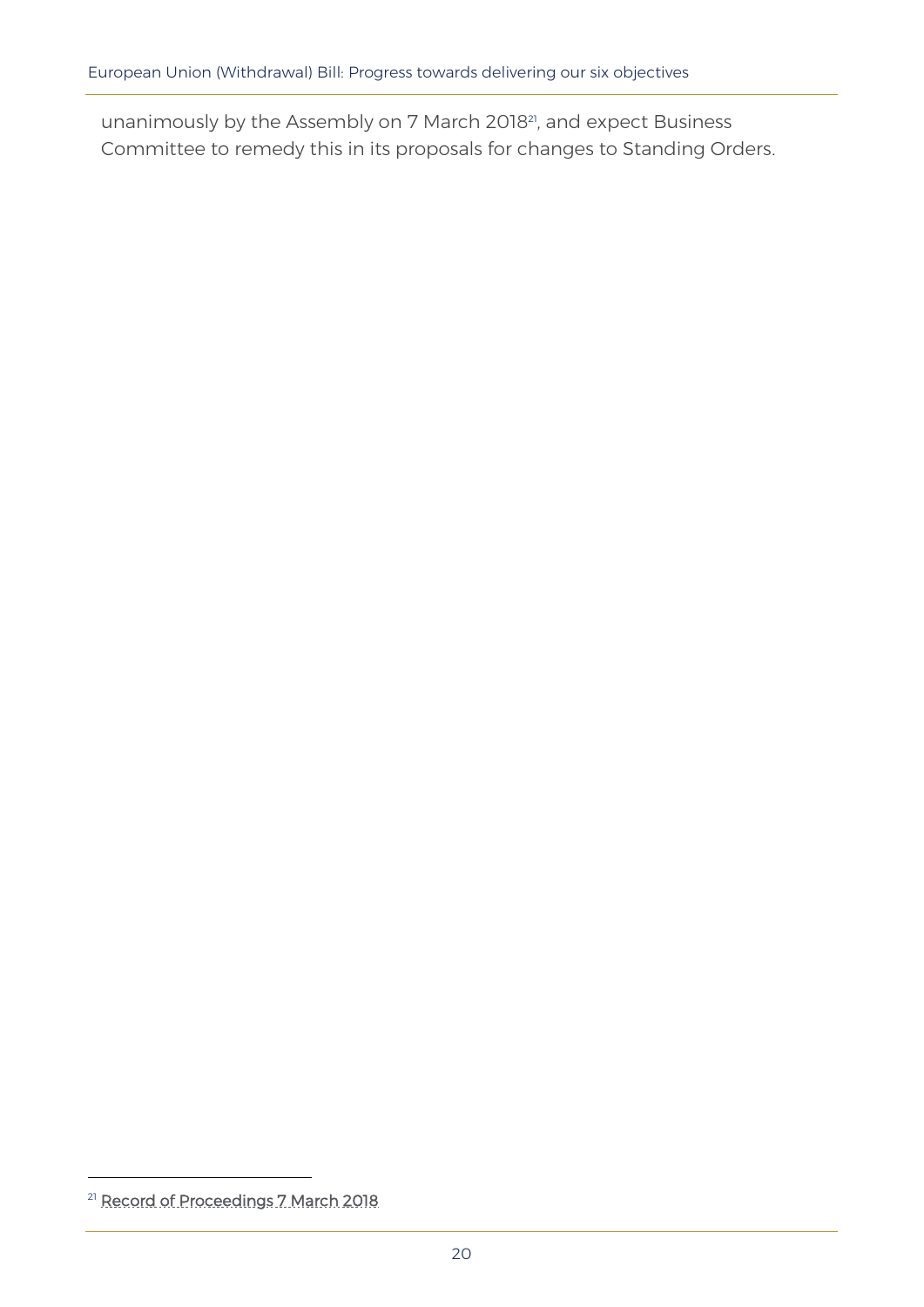# Interparliamentary relations

Working with committees in the other legislatures of the UK has been a longstanding aspect of European scrutiny. Considering the implications of Brexit has intensified and broadened the level of engagement between legislatures. There is an opportunity to build on existing relationships to co-ordinate scrutiny of common UK policy frameworks, to the benefit of all the constituent parts of the United Kingdom.

### Subsidiarity and the scrutiny of draft European Union legislation

83. Committees from across the UK's five legislative chambers with responsibility for considering the more formal aspects of European scrutiny have shared information and established mechanisms for the reporting information to one another in particular circumstances.

84. This engagement occurs at official-to-official level, through meetings of the European Committees of the United Kingdom (ECUK) Forum and through exchange of correspondence in more formal circumstances.

85. Currently, the formalised aspect of this relationship relates to the ability of National Parliaments (under Article 5 of the Treaty on European Union ('the TEU')) to issue a reasoned opinion when it has subsidiarity concerns.<sup>22</sup> In the case of the United Kingdom, the UK Parliament is the 'National Parliament' for the purposes of the treaty.

86. However, a protocol on the application of the principle of subsidiarity, annexed to the TEU, states that:

> "It will be for each national Parliament or each chamber of a national Parliament to consult, where appropriate, regional parliaments with legislative powers."<sup>23</sup>

87. The mechanism established in the United Kingdom involves communication between legislatures should a subsidiarity concern arise.

<sup>&</sup>lt;sup>22</sup> Consolidated version of the Treaty on European Union, Official Journal C 326, 26 October 2012 <sup>23</sup> Article 6 of Protocol (no 2) on the application of the principles of subsidiarity and proportionality, [TEU, 2012](https://eur-lex.europa.eu/legal-content/EN/TXT/?uri=celex%3A12012M%2FTXT)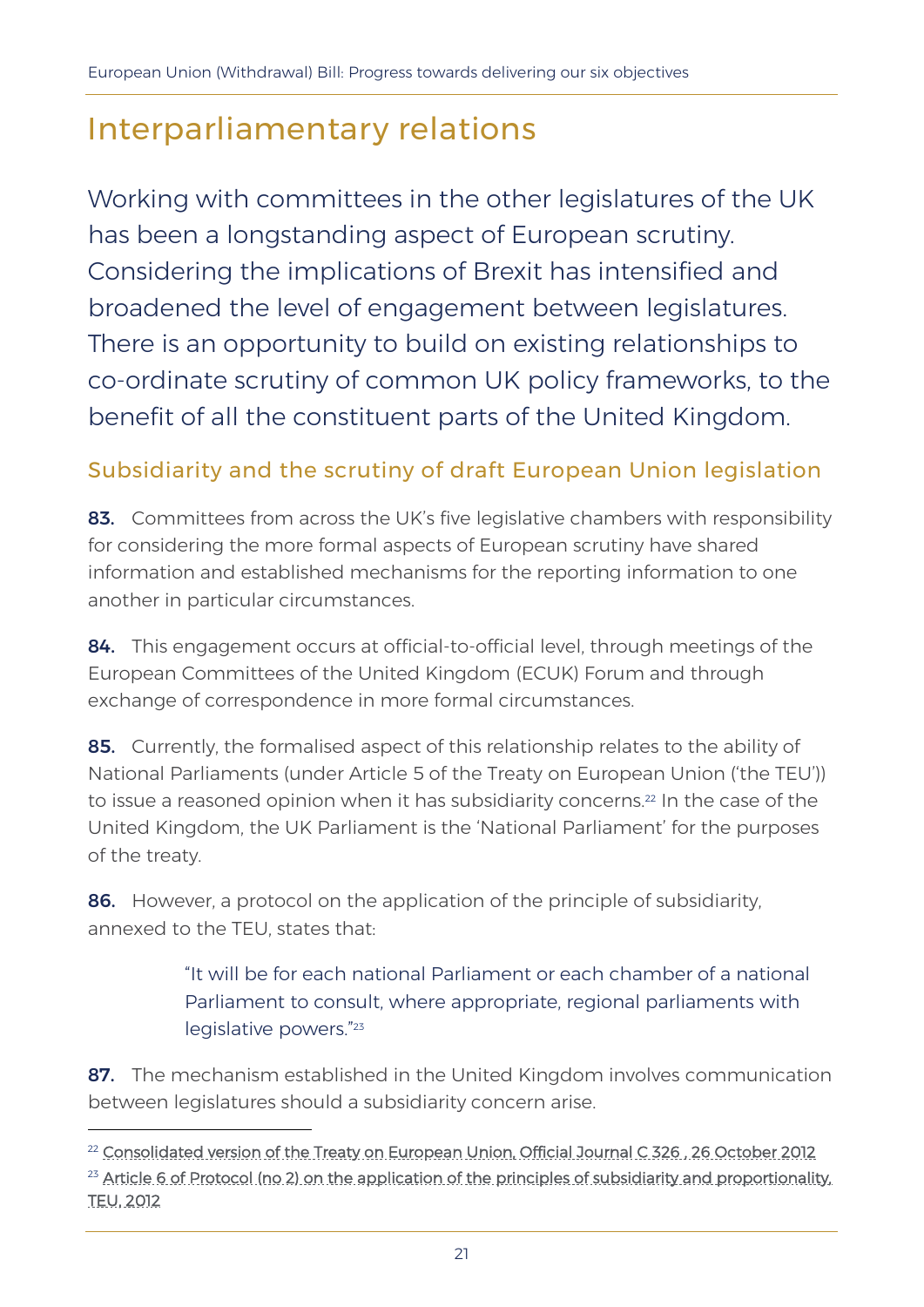88. Committees in the devolved legislatures sift draft European Union legislation to check for any subsidiarity issues relating to their devolved areas of competence.

89. In the case of the Assembly, Standing Order 21.9 provides:

"If a responsible committee considers that draft European Union legislation does not comply with the principle of subsidiarity it may make written representations, on behalf of the Assembly, to the relevant committee of the House of Commons or the House of Lords with a view to having those representations incorporated into a reasoned opinion to be submitted by that committee to the relevant European Union authorities." 24

**90.** We are about to begin an inquiry into how these arrangements might need to change with the UK's exit from the EU, with a view to reporting in the autumn.

**Conclusion 13.** In the context of this report, and recent developments at an intergovernmental level in relation to clause 11, we observe that precedent exists for a more formalised notification process between legislatures.

**Conclusion 14.** In relation to the new clause 11 arrangements, an agreement between relevant committees of the five UK legislative chambers to provide each other with relevant information in relation to the process would circumvent the need to rely solely on governmental sources to inform this interparliamentary process.

### Interparliamentary Forum on Brexit

91. The Interparliamentary Forum on Brexit ('the Forum') met for the first time in October 2017. It has met twice since then, in January and March 2018. Future meetings are expected on a quarterly basis.

**92.** The membership of the Forum includes committees with interests in Brexit, European affairs, constitutional affairs and/or the technical scrutiny of subordinate legislation and delegated powers.

**93.** The Forum will provide a useful opportunity to explore the role legislatures can play in enhancing the scrutiny of the new Clause 11 provisions.

**94.** We are aware of the important work that the Constitutional and Legislative Affairs Committee ('the CLA Committee') has undertaken in the area of inter-

<sup>&</sup>lt;sup>24</sup> [National Assembly for Wales, Standing Orders, March 2018](http://www.assembly.wales/NAfW%20Documents/Assembly%20Business%20section%20documents/Standing_Orders/Clean_SOs.eng.pdf)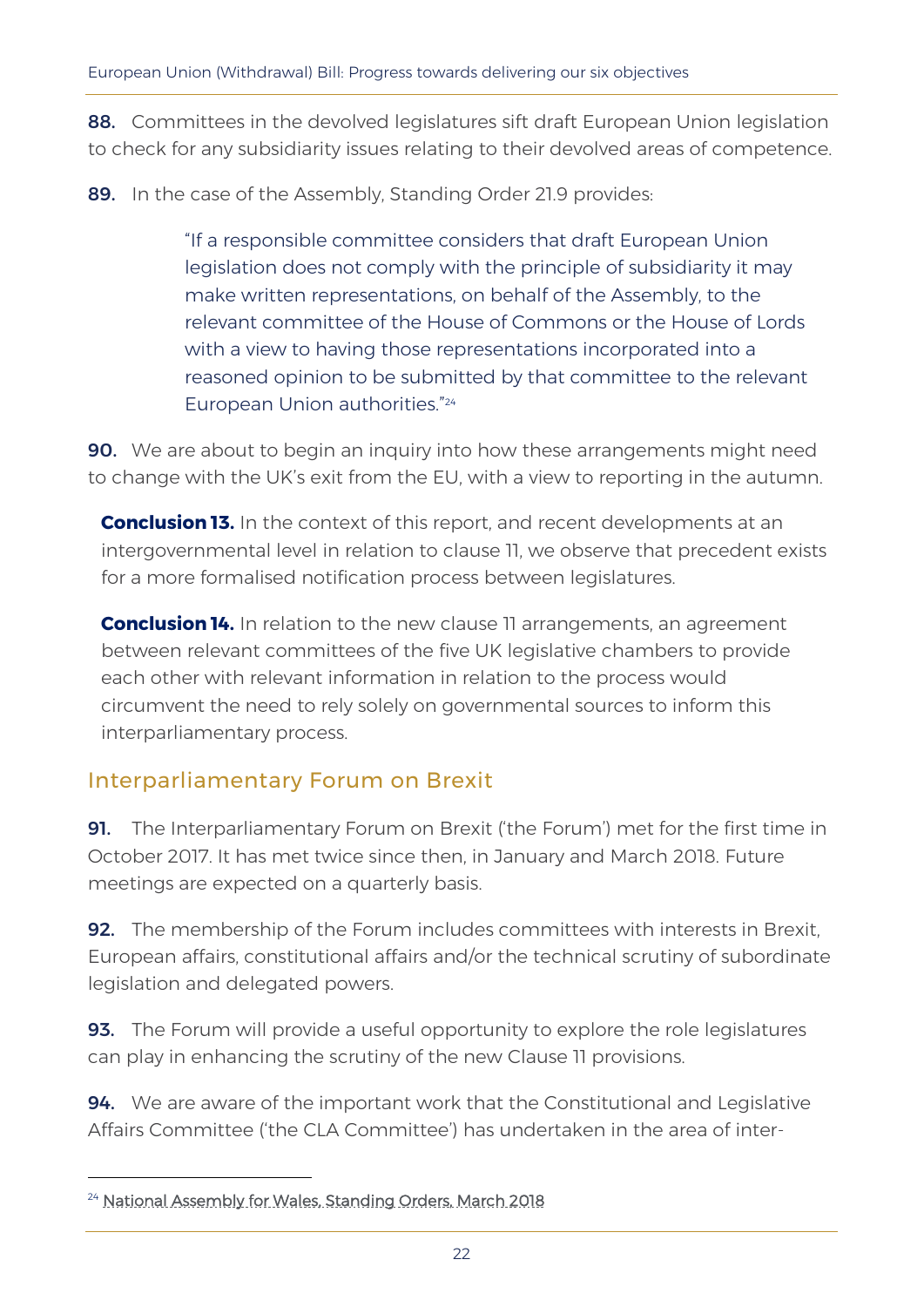institutional working, particularly its February 2018 report *UK Governance post-Brexit*. <sup>25</sup> The Chair of the CLA Committee, Mick Antoniw AM, is a member of the Forum alongside our Chair, David Rees AM.

**Conclusion 15.** Our Chair will raise the conclusions we draw in this section of the report for discussion at the next meeting of the Interparliamentary Forum on Brexit.

<sup>25</sup> [National Assembly for Wales, Constitutional and Legislative Affairs Committee,](http://www.assembly.wales/laid%20documents/cr-ld11405/cr-ld11405-e.pdf) *UK Governance post-Brexit*[, February 2018](http://www.assembly.wales/laid%20documents/cr-ld11405/cr-ld11405-e.pdf)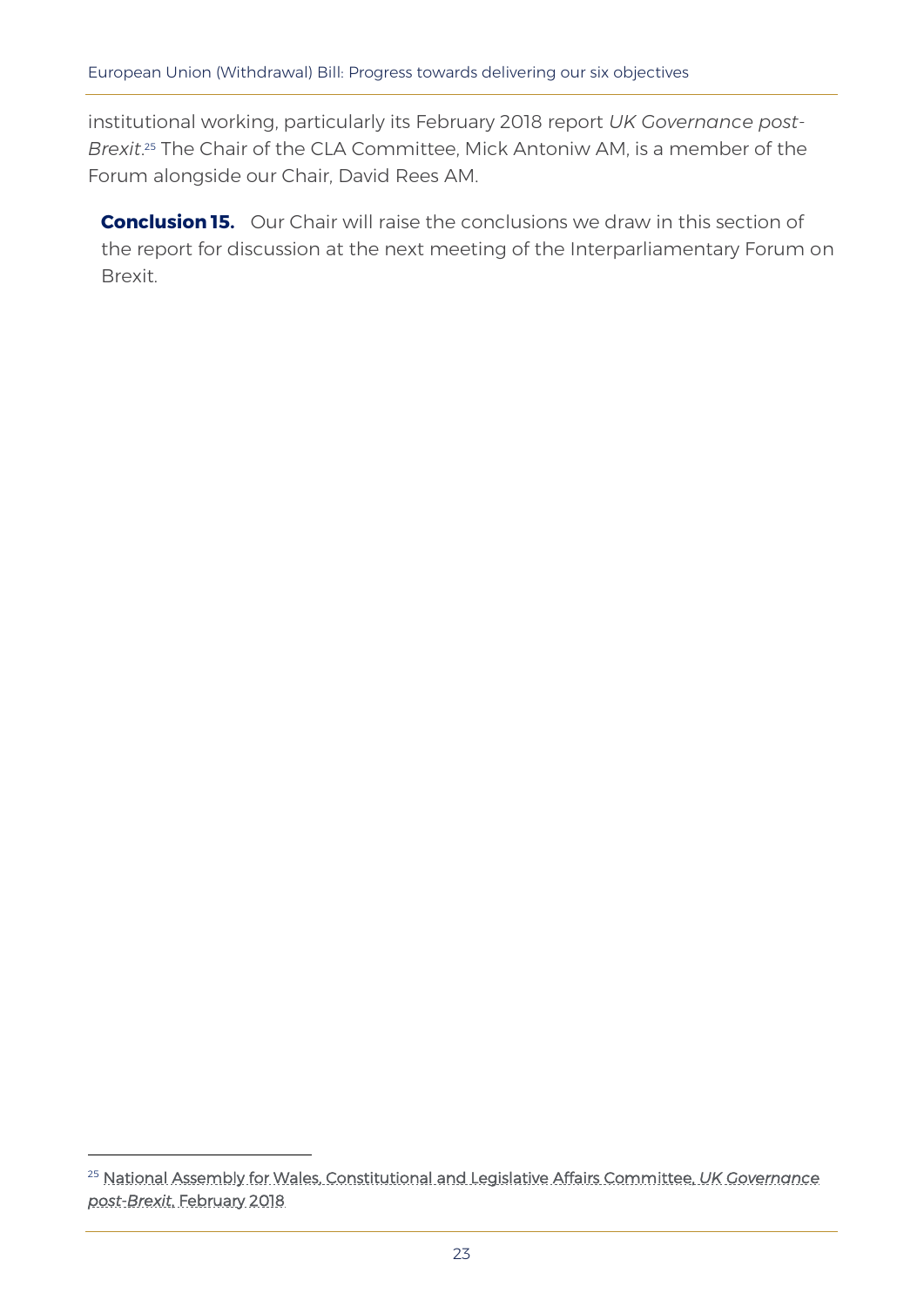# Assembly scrutiny

There may be merit in Assembly Committees considering collectively the establishment of a scrutiny framework for these regulations to ensure both technical scrutiny and policy knowledge are brought to bear in the timescales available.

**95.** Our remit includes a duty to consider the co-ordination of activity relating to Brexit across Assembly committees.

96. We have not had time to consider this co-ordination in detail, as it relates to future scrutiny of the new clause 11 provisions, and we have not had an opportunity to liaise with other Assembly committees.

**Conclusion 16.** We believe that there is merit in Assembly Committees considering collectively the establishment of a scrutiny framework for these regulations to ensure both technical scrutiny and policy knowledge are brought to bear in the timescales available.